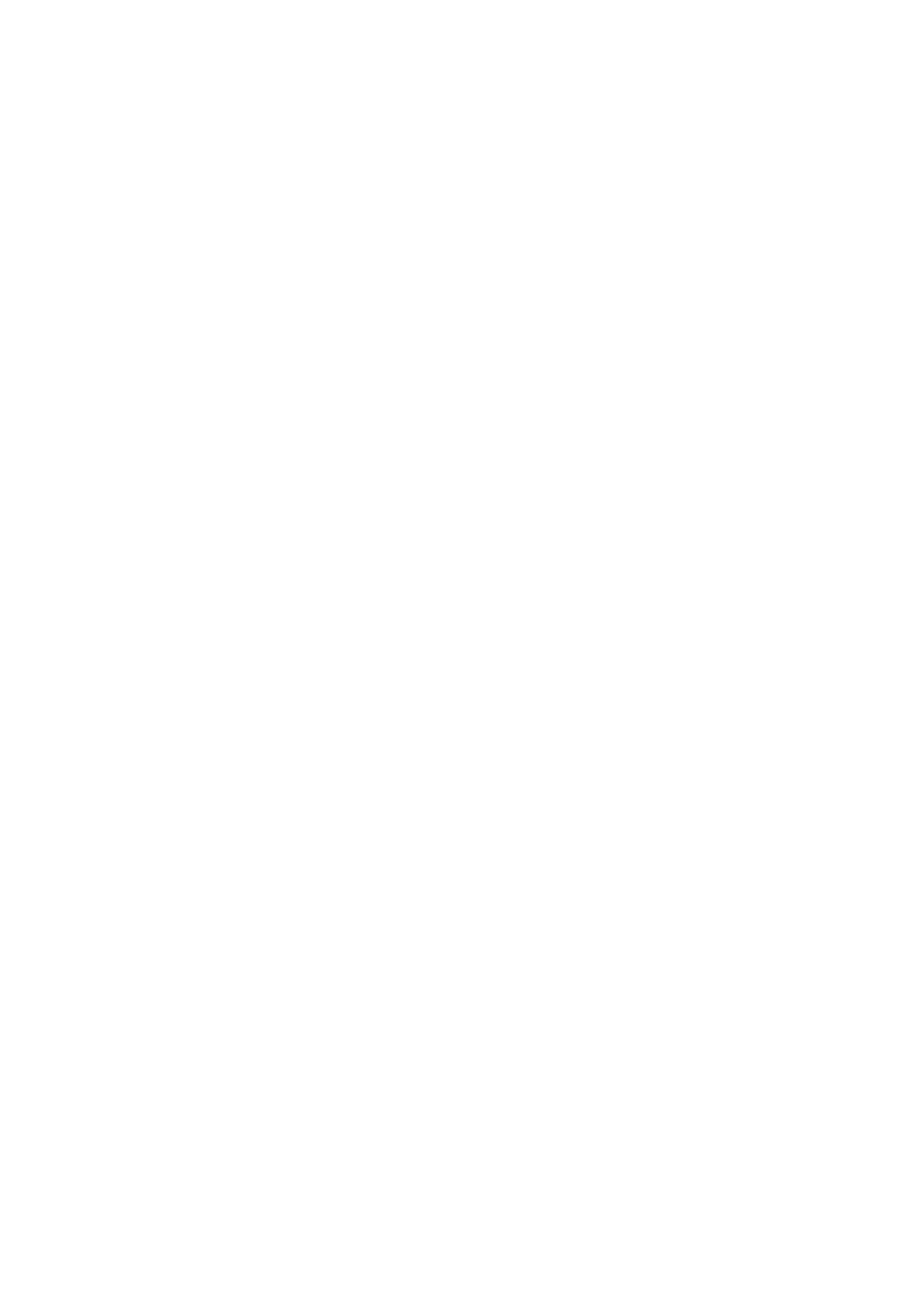## Carson Cumberbatch PLC – Performance update for the period ended 30th' September 2021

Carson Cumberbatch group displayed a steady performance for the first six months of the financial year 2021/22 despite the unprecedented business backdrop resulting from the pandemic.

For the six months ended 30th September 2021, your group achieved a revenue of Rs. 68.4 Bn denoting a significant improvement of 41% relative to the comparable six months. However, the group's profit before tax noted a relatively low increase of 9% YoY to reach Rs. 6.5 Bn, in the absence of gains from fair valuations (YoY variance of Rs. 1.9 Bn) as well as due to reduction in gains from foreign exchange (YoY variance of Rs. 1.0 Bn) over the prior period. The profit performance is predominantly weighed up by the successful top line expansion across majority of business sectors of your group rather than boosted by non-cash unrealized gains as in the comparative period as aforementioned.

At the Company level, Carson Cumberbatch PLC reported a revenue of Rs. 581.1 Mn, denoting a 241.0% YoY increase. The profit before tax stood at Rs. 477.0 Mn in contrast to a loss before tax of Rs. 8.5 Mn reported in the corresponding six months.

## OIL PALM PLANTATIONS

Oil Palm Plantations sector observed a considerable increase of 83.1% YoY in its revenue for the concluded six months, from Rs. 14.6 Bn to Rs. 26.7 Bn. Above revenue increase was primarily fueled by a 27% increase in the YTD Crude Palm Oil (CPO) average selling price, a 15% increase in the CPO production volumes from own estates and a 272% increase in CPO produced from external crop purchases.

CPO spot prices in Bursa Malaysia increased from MYR 3,900 to MYR 4,720 per MT during the 2nd quarter of the financial year 2021/22. Factors such as impact of weather on crop evacuation in Indonesia and Malaysia and shortage of labour in Malaysia impacted the supply, leading to lower inventory. On the demand front, higher soybean oil prices and Indonesia's bio diesel purchases collectively facilitated the CPO price increase.

The sector recorded a profit before tax of Rs. 4.7 Bn, which is a noteworthy spike from the prior period's Rs. 2.5 Bn. The profit growth was aided by the sector's focused external crop strategy implemented to secure additional margins, productivity measures taken at the field-level to manage cost-of-production and the management of administrative costs. The sector was able to leverage on its mill capacity to take advantage of the higher CPO prices, by pursuing more external crop purchases while maintaining the Oil Extraction Rate (OER).

Going forward, Oil Palm Plantations sector will focus on improving margins by obtaining certification for new mills, which will facilitate premium pricing for its CPO sales. At present, the sector is evaluating the feasibility of a bio-gas plant at one of its mills, in conformity with its sustainability framework action plan.

## OILS AND FATS

For the six months ended 30th September 2021, Oils and Fats sector revenue factored in a significant increase of 65.8% YoY, from Rs. 11.2 Bn to Rs. 18.6 Bn. Above revenue increase was primarily backed by the increase in palm kernel prices during the period. Malaysian specialty fats operations witnessed an uptick in activity as higher prices led to better margins. YTD utilization level of the main solvent production plant increased to 96%. Consequently, the profit before tax denoted a substantial increase of 187.8% YoY to reach Rs. 383.4 Mn from Rs. 133.2 Mn.

At the industry level, the specialty fats business experienced slower recovery from pandemic-related controls across various regions. Certain countries were impacted by the lockdown of port facilities whilst others were impacted due to unavailability of freight transport and increased freight cost.

The Indian refinery recommenced operations yet at a lower scale than envisaged, due to pandemic related lockdowns and movement controls as well as uncertainty created by import tax on CPO imports.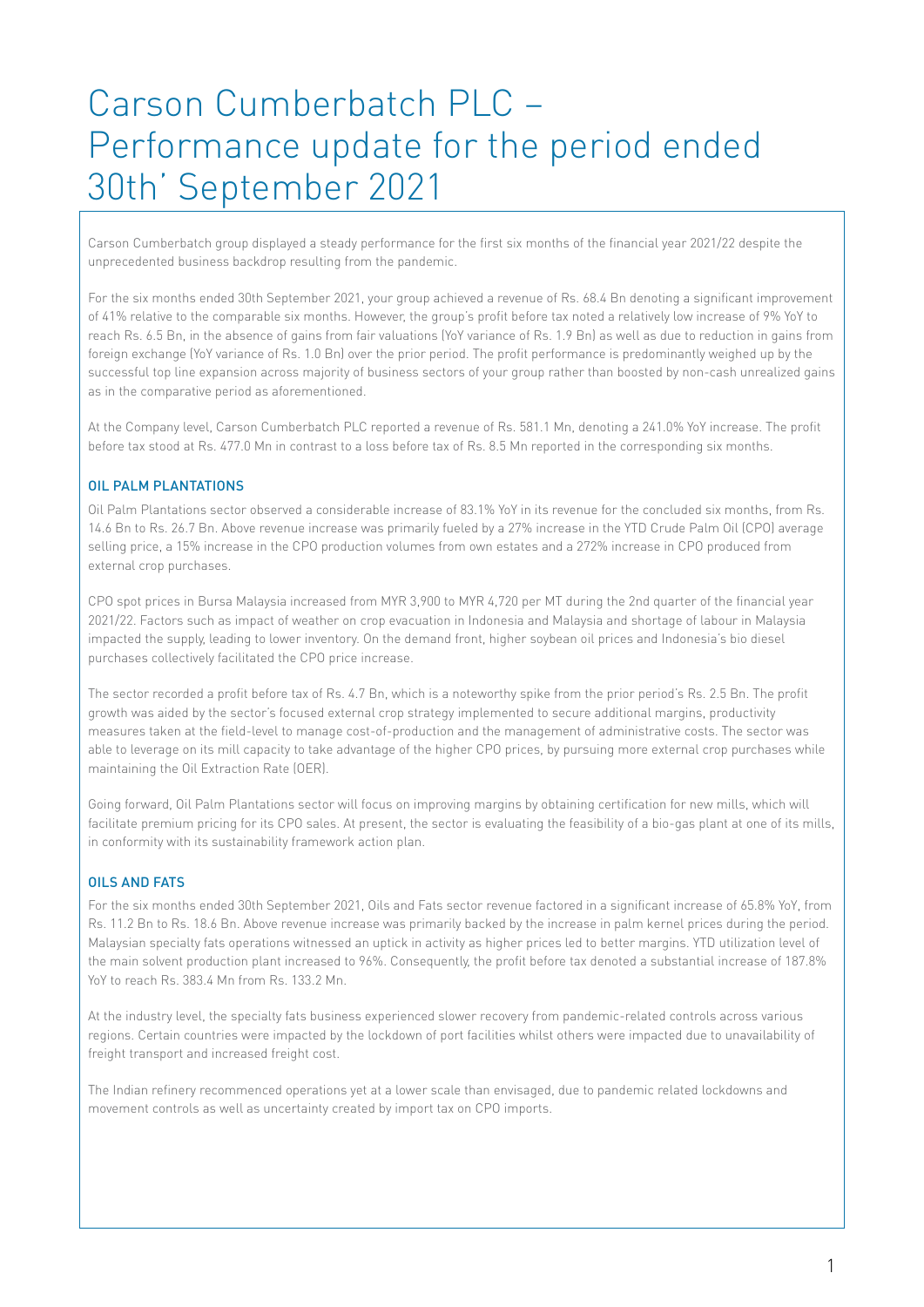## **Carson Cumberbatch PLC – Performance update for the period ended 30th' September 2021**

## **BEVERAGE**

Country-wide closures post-pandemic had an adverse impact on the revenue performance of the Beverage segment for the period as retail outlets, including those permitted to sell alcohol products remained shut during most part of the period under review. Further, online sales were not permitted for beer unlike for most other FMCG products. Meanwhile, the exports business sustained its promising performance with a 77% YoY growth in its revenues driven by the existing markets.

Accordingly, at Rs. 22.3 Bn, the revenue from the segment observed a flat growth for the six months under review whilst the profit before tax declined by 11.7% YoY to be at Rs. 1.6 Bn. The profit was also weighed down by the rising commodity cost amidst significant inflation and currency depreciation.

Going forward, demand for FMCG is expected to recover with the gradual normalization of economic activities and developments in tourism. However, increasing inflation and foreign exchange crisis-driven cost of living concerns may exert pressure on the consumer purchasing decisions thus impacting the said return to normalcy negatively.

## PORTFOLIO AND ASSET MANAGEMENT

The equity market demonstrated a mixed performance during the six months under review. The All Share Price Index and the S&P SL20 climbed up by 32.84% and 24.02% respectively, mainly supported by the significant increases in selective high market capitalization stocks. Hence, the sector's actively-managed discretionary portfolio with a focus on fundamentally strong stocks witnessed only a marginal rise of 1.13% during the period under review. The sector observed a negative fair value movement of Rs. 370.2 Mn as opposed to a positive fair value adjustment of Rs. 1.5 Bn in the comparable six months period, which led to reporting of a loss before tax of Rs. 22.5 Mn for the reported period.

## LEISURE

Revenue from the Leisure segment noted an increase of 18.3% YoY to reach Rs.105.2 Mn while the loss before tax for the concluded six months noted a reduction of 13.3% YoY to reach Rs. 110.9 Mn. Due to subdued industry conditions and in consideration of the market needs, Pegasus Reef Hotel functioned as a temporary Intermediate Care Center of the Asiri Group of Hospitals, with 100 rooms allocated for COVID-19 patients from 19th of May 2021 onwards. Meanwhile, Giritale hotel navigated the concluded six months with the implementation of a local-centric strategy, achieving an occupancy of 14%.

## REAL ESTATE

Pandemic impact on the commercial real estate continued to pressurize the occupancy of the sector, which declined to 69% in the period under review from 71% in the comparative period. Accordingly the sector's revenue saw only a marginal improvement of 2.4% to reach Rs. 124.8 Mn while the profit before tax for the six months ended 30th September 2021 was observed at Rs. 86.4 Mn.

Carsons Management Services (Pvt) Ltd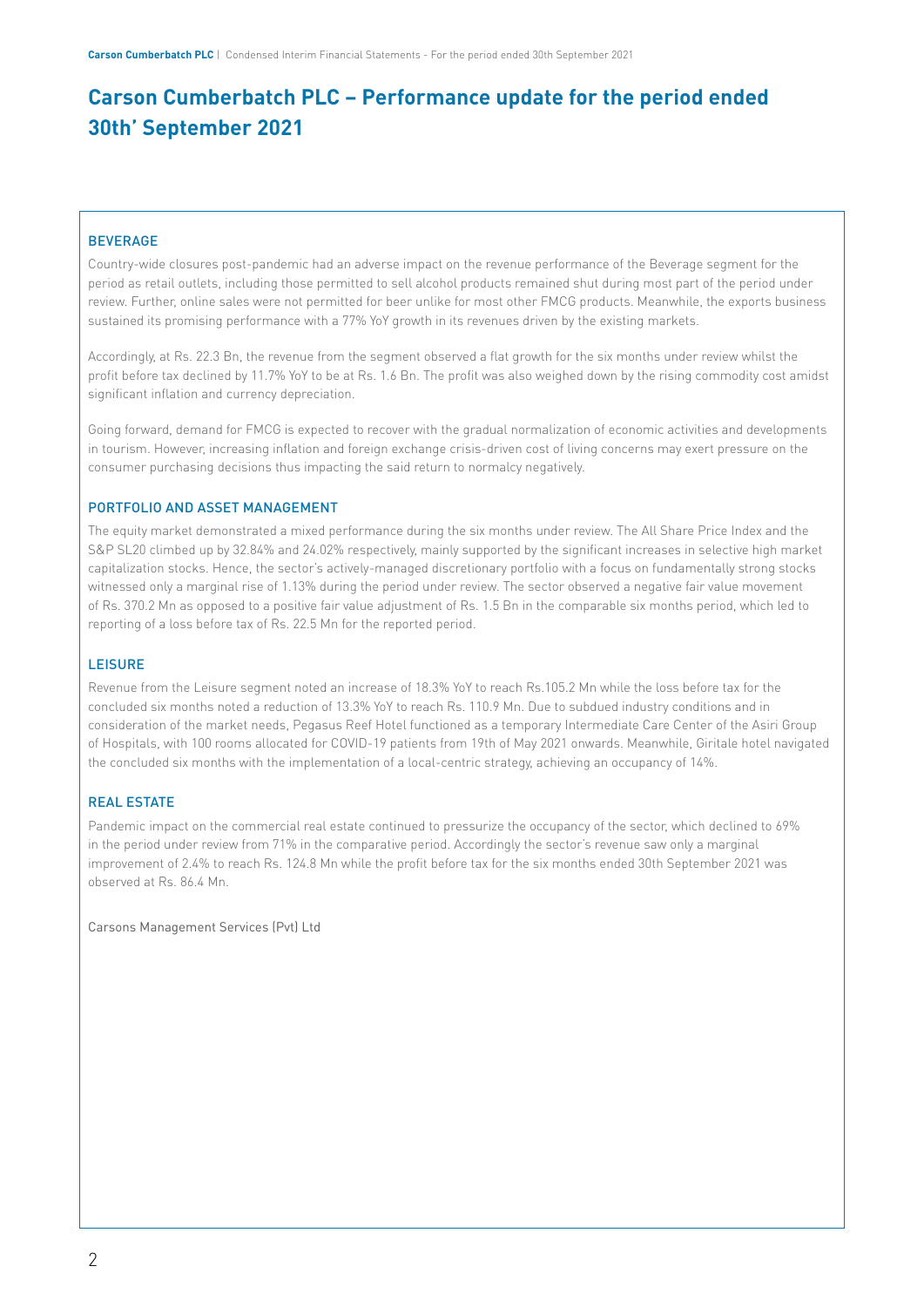## Company Statement of Income

(Amounts expressed in Sri Lankan Rs. '000) Unaudited Financial Statements for the period ended 30th September 2021

|                                                                     | 2Q 2021   | 2Q 2020               | Change<br>$\frac{0}{0}$  | 6M 2021   | 6M 2020                | Change<br>$\%$ |
|---------------------------------------------------------------------|-----------|-----------------------|--------------------------|-----------|------------------------|----------------|
| Revenue                                                             | 574,042   | 165,149               | 248                      | 581,092   | 170,389                | 241            |
| Direct operating expenses                                           |           |                       |                          |           |                        |                |
|                                                                     | 574,042   | 165,149               | 248                      | 581,092   | 170,389                | 241            |
| Items of income                                                     |           |                       |                          |           |                        |                |
| Change in fair value of Fair Value Through Profit or Loss           |           |                       |                          |           |                        |                |
| (FVTPL) financial assets                                            | 1,865     | 5,231                 | (64)                     | 4,961     | 7,393                  | (33)           |
| Items of expenses                                                   |           |                       |                          |           |                        |                |
| Administrative expenses                                             | [23, 322] | [21, 388]             | 9                        | (38, 455) | [44, 792]              | (14)           |
| Foreign exchange gain                                               | 2,945     |                       | $\bar{a}$                | 2,945     |                        |                |
| Profit from operations                                              | 555,530   | 148,992               | 273                      | 550,543   | 132,990                | 314            |
| Net finance cost                                                    | (31, 161) | (64, 945)             | (52)                     | (73, 561) | (141, 532)             | (48)           |
| Profit/(loss) before tax                                            | 524,369   | 84,047                | 524                      | 476,982   | [8, 542]               | (5,684)        |
| Income tax expenses                                                 |           |                       |                          |           |                        |                |
| Current taxation                                                    |           |                       |                          |           |                        |                |
| Profit/(loss) for the period                                        | 524,369   | 84,047                | 524                      | 476,982   | [8, 542]               | (5,684)        |
| Other Comprehensive income/(expenses) (OCI)                         |           |                       |                          |           |                        |                |
| Equity investments at FVOCI - net change in fair value              |           | $(35, 328)$ 1,562,951 | (102)                    |           | $(173, 306)$ 1,942,724 | (109)          |
| Other comprehensive income/(expenses) for the period,<br>net of tax |           | $(35, 328)$ 1,562,951 | (102)                    |           | $(173, 306)$ 1,942,724 | (109)          |
| Total comprehensive income for the period                           | 489,041   | 1,646,998             | (70)                     |           | 303,676 1,934,182      | [84]           |
| Basic earnings/(loss) per share (Rs.)                               | 2.67      | 0.43                  | 521                      | 2.43      | [0.04]                 | (6, 175)       |
| Dividend per ordinary share (Rs.)                                   | 1.50      |                       | $\overline{\phantom{a}}$ | 1.50      |                        |                |

Figures in brackets indicate deductions.

The notes on pages 12 to 25 form an integral part of these financial statements.

10th November 2021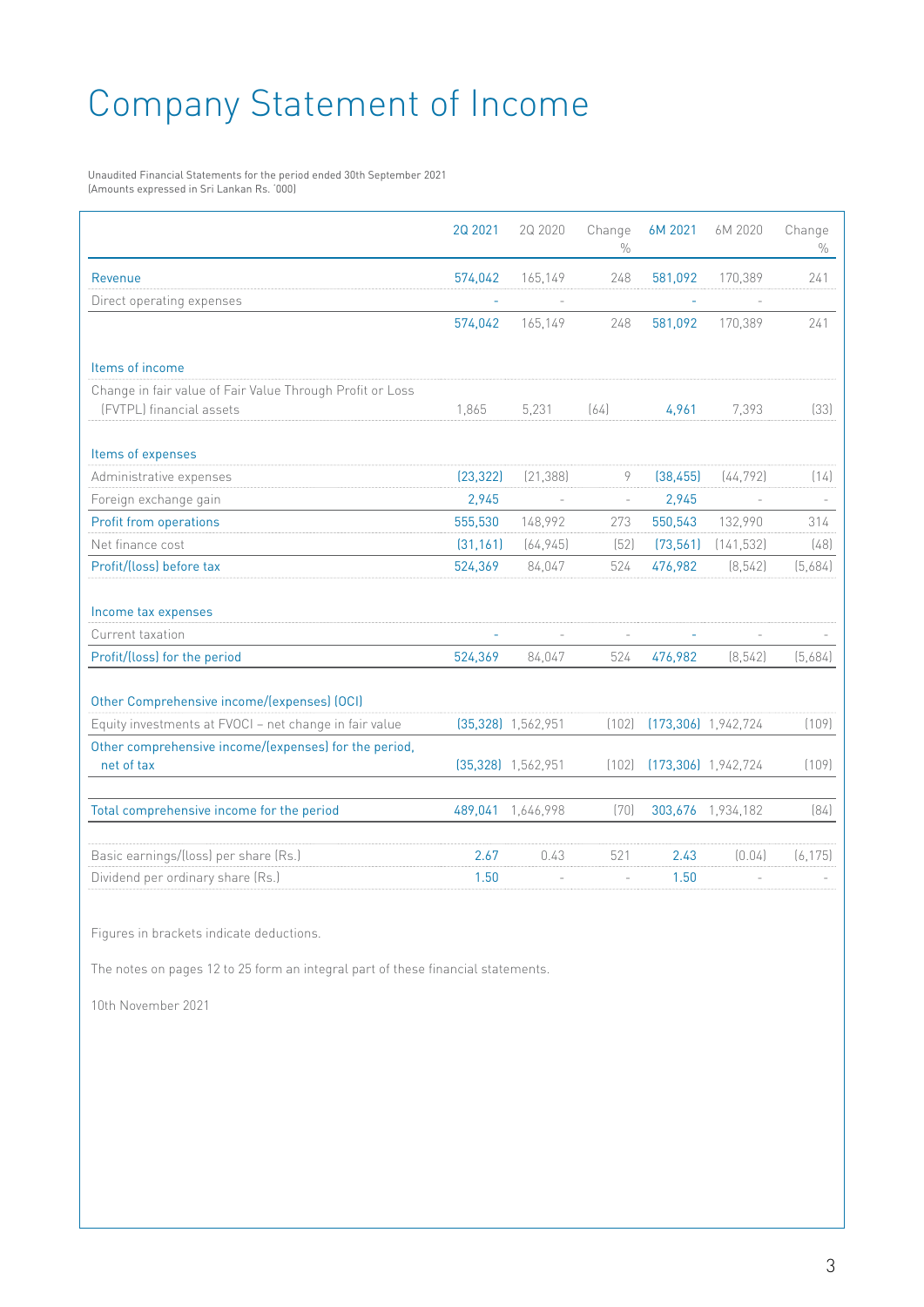## Company Statement of Financial Position

(Amounts expressed in Sri Lankan Rs. '000) Unaudited Financial Statements for the period ended 30th September 2021

|                                                              | As at            | As at            |
|--------------------------------------------------------------|------------------|------------------|
|                                                              | 30th September   | 31.03.2021       |
|                                                              | 2021             | (Audited)        |
| <b>ASSETS</b>                                                |                  |                  |
| Non - Current Assets                                         |                  |                  |
| Investments in subsidiaries                                  | 9,308,928        | 9,307,670        |
| Investment in equity securities                              | 5,046,558        | 5,219,864        |
| Total non - current assets                                   | 14,355,486       | 14,527,534       |
|                                                              |                  |                  |
| <b>Current Assets</b><br>Trade receivables                   |                  |                  |
| Other non financial receivables                              | 170,371<br>7.428 | 140,777<br>5.454 |
| Current tax recoverable                                      | 2,106            | 2,106            |
|                                                              | 95,543           | 90,581           |
| Investment in equity securities<br>Cash and cash equivalents | 165,946          | 903,460          |
| <b>Total current assets</b>                                  | 441,394          | 1,142,378        |
| <b>Total assets</b>                                          | 14,796,880       | 15,669,912       |
|                                                              |                  |                  |
| <b>EQUITY AND LIABILITIES</b>                                |                  |                  |
| <b>EQUITY</b>                                                |                  |                  |
| Stated capital                                               | 1,114,652        | 1,114,652        |
| Capital reserves                                             | 287,552          | 287,552          |
| Revenue reserves                                             | 11,288,627       | 11,279,531       |
| <b>Total equity</b>                                          | 12,690,831       | 12,681,735       |
| <b>LIABILITIES</b>                                           |                  |                  |
| <b>Non - Current Liabilities</b>                             |                  |                  |
| Loans and borrowings                                         | 672,917          | 343,750          |
| <b>Total non current liabilities</b>                         | 672,917          | 343,750          |
|                                                              |                  |                  |
| <b>Current Liabilities</b>                                   |                  |                  |
| Other financial payables                                     | 214,800          | 211,249          |
| Loans and borrowings                                         | 1,218,332        | 2,433,178        |
| <b>Total current liabilities</b>                             | 1,433,132        | 2,644,427        |
| <b>Total liabilities</b>                                     | 2,106,049        | 2,988,177        |
| <b>Total equity and liabilities</b>                          | 14,796,880       | 15,669,912       |
| Net assets per ordinary share (Rs.)                          | 64.62            | 64.58            |

Sgd. A. P. Weeratunge Director Carsons Management Services (Pvt) Ltd.

The Board of Directors is responsible for the preparation and presentation of these financial statements. These financial statements were approved by the Board on 10th November 2021.

| Sgd                                                                              | Sad.                 |
|----------------------------------------------------------------------------------|----------------------|
| M. Selvanathan                                                                   | D. C. R. Gunawardena |
| Director                                                                         | Director             |
| The notes on pages 12 to 25 form an integral part of these financial statements. |                      |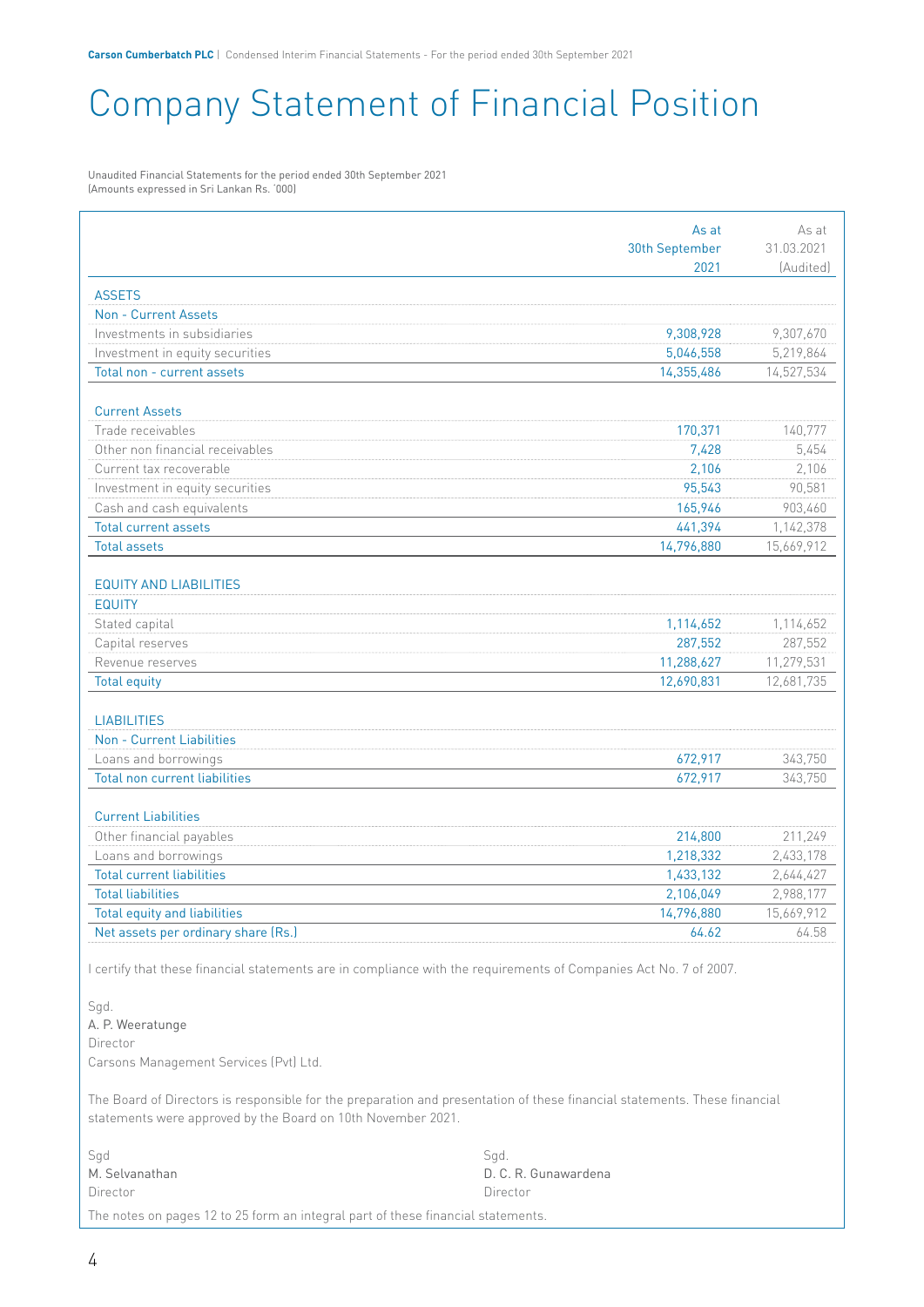## Company Statement of Changes in Equity

(Amounts expressed in Sri Lankan Rs. '000) Unaudited Financial Statements for the period ended 30th September 2021

|                                                    | Stated<br>Capital        | Capital<br>Reserve       | Revenue<br>Reserve | Total<br>Equity |
|----------------------------------------------------|--------------------------|--------------------------|--------------------|-----------------|
| Balance as at 31st March 2021 (Audited)            | 1,114,652                | 287,552                  | 11,279,531         | 12,681,735      |
| Profit for the period                              |                          |                          | 476,982            | 476,982         |
| Other comprehensive expenses for the period        |                          |                          | (173, 306)         | (173, 306)      |
| Total Comprehensive income for the period          |                          |                          | 303,676            | 303,676         |
| Dividend for ordinary shares                       | L.                       | $\overline{\phantom{a}}$ | (294, 580)         | (294, 580)      |
| Total Contributions by and distributions to owners |                          |                          | (294, 580)         | (294, 580)      |
| Balance as at 30th September 2021 (Unaudited)      | 1,114,652                | 287,552                  | 11,288,627         | 12,690,831      |
| Balance as at 31st March 2020 (Audited)            | 1,114,652                | 287,552                  | 10,080,749         | 11,482,953      |
| Loss for the period                                |                          |                          | [8, 542]           | (8, 542)        |
| Other comprehensive income for the period          | $\overline{\phantom{a}}$ | ٠                        | 1,942,724          | 1,942,724       |
| Total Comprehensive income for the period          |                          |                          | 1,934,182          | 1,934,182       |
| Total Contributions by and distributions to owners |                          |                          |                    |                 |
| Balance as at 30th September 2020 (Unaudited)      | 1,114,652                | 287,552                  | 12,014,931         | 13,417,135      |

Figures in brackets indicate deductions.

The notes on pages 12 to 25 form an integral part of these financial statements.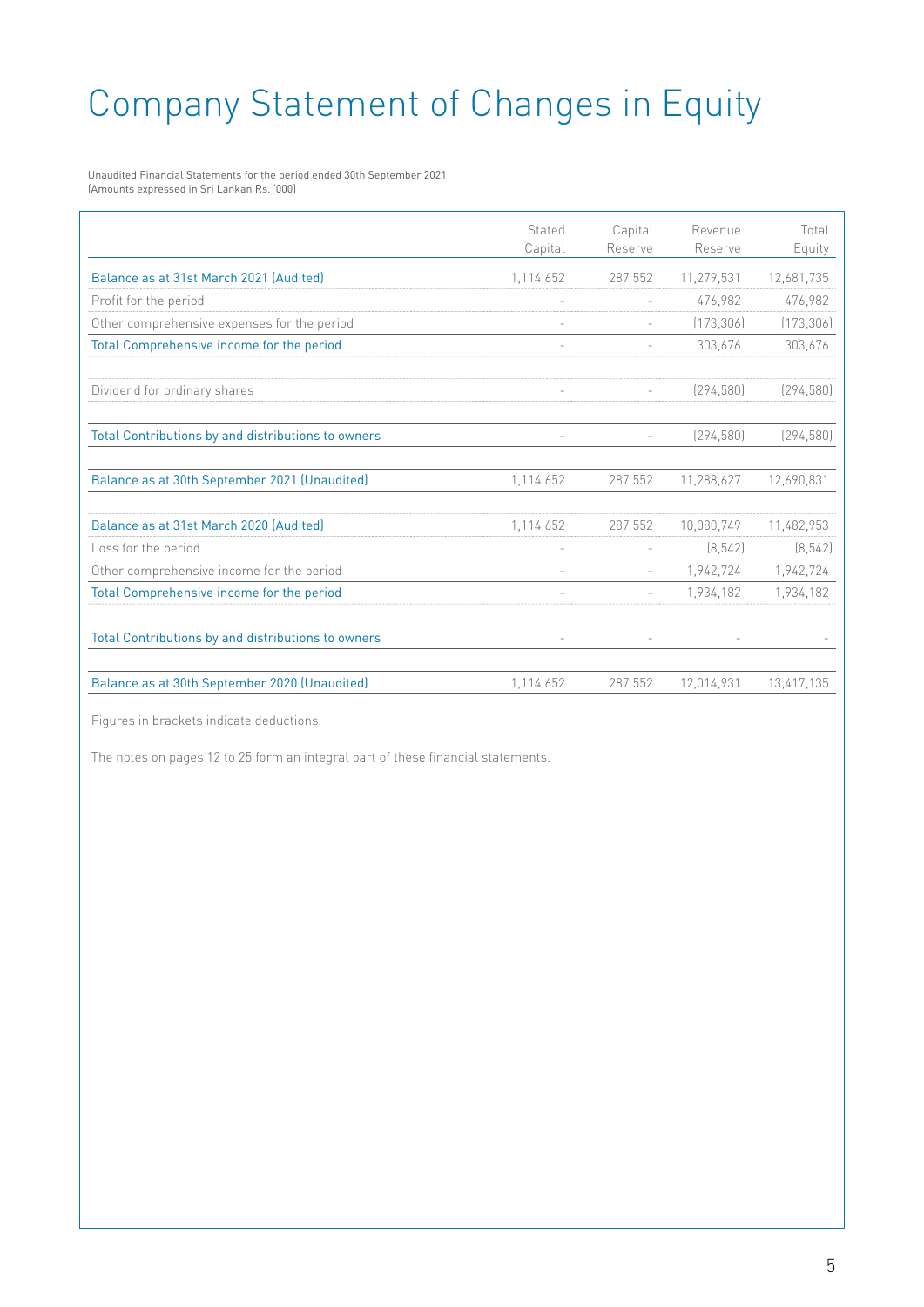**Carson Cumberbatch PLC** | Condensed Interim Financial Statements - For the period ended 30th September 2021

## Company Statement of Cash Flow

(Amounts expressed in Sri Lankan Rs. '000) Unaudited Financial Statements for the period ended 30th September 2021

| For the period ended 30th September                                        | 2021          | 2020          |
|----------------------------------------------------------------------------|---------------|---------------|
| <b>Cash Flows from Operating Activities</b>                                |               |               |
| Profit/(loss) before income tax expenses                                   | 476,982       | (8, 542)      |
| Adjustments for:                                                           |               |               |
| Change in fair value of Fair Value Through Profit or Loss financial assets | (4,961)       | (7, 393)      |
| Re classification of long term loans                                       | 500,000       |               |
| Finance expenses                                                           | 73,561        | 141,532       |
|                                                                            | 568,600       | 134,139       |
| Operating profit before working capital changes                            | 1,045,582     | 125,597       |
| Changes in                                                                 |               |               |
| Trade and other receivables                                                | (1, 974)      | 3,939         |
| Amounts due from related companies                                         | (29, 594)     | 42,292        |
| Trade and other payables                                                   | (1, 702)      | 3,355         |
| Cash generated from operations                                             | 1,012,312     | 175,183       |
| Interest paid                                                              | (75, 210)     | (141, 532)    |
| Income tax paid                                                            |               |               |
| Net cash generated in operating activities                                 | 937,102       | 33,651        |
|                                                                            |               |               |
| Cash flows from investing activities                                       |               |               |
| Payments for acquisition of additional interest in subsidiaries            | (1, 258)      |               |
| Net cash used in investing activities                                      | (1, 258)      |               |
| Cash flows from financing activitieses                                     |               |               |
| Settlement of long term borrowings                                         | (70, 834)     |               |
| Dividend paid by the Company                                               | (289, 328)    |               |
| Net cash used in financing activities                                      | (360, 162)    |               |
| Net increase in cash & cash equivalents                                    | 575,682       | 33,651        |
| Cash & cash equivalents at the beginning of the year                       | (1, 399, 876) | (1,962,062)   |
| Cash & cash equivalents at the end of the period                           | (824, 194)    | (1,928,411)   |
| <b>Statement of Cash &amp; Cash Equivalents</b>                            |               |               |
| Cash and cash equivalents                                                  | 165,946       | 1,248,755     |
|                                                                            | 165,946       | 1,248,755     |
| Short term borrowings                                                      | (990, 140)    | [3, 177, 166] |
|                                                                            | (824, 194)    | (1,928,411)   |
| Figures in brackets indicate deductions.                                   |               |               |

The notes on pages 12 to 25 form an integral part of these financial statements.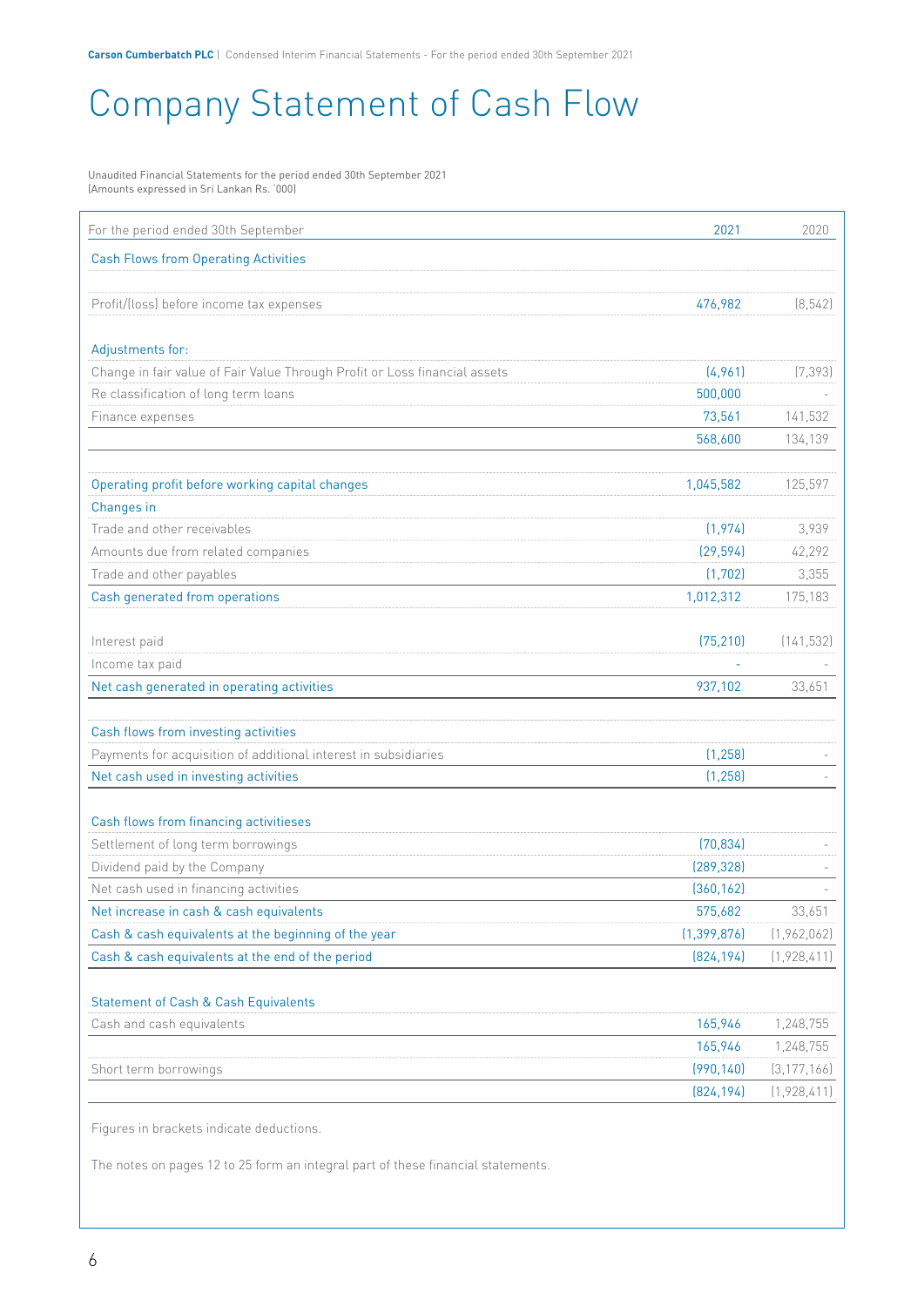## Consolidated Statement of Income

(Amounts expressed in Sri Lankan Rs. '000) Unaudited Financial Statements for the period ended 30th September 2021

|                                             | 2Q 2021        | 2Q 2020       | Change<br>$\frac{0}{0}$  | 6M 2021        | 6M 2020        | Change<br>$\%$   |
|---------------------------------------------|----------------|---------------|--------------------------|----------------|----------------|------------------|
| Continuing operations                       |                |               |                          |                |                |                  |
| Revenue                                     | 35,772,382     | 29,460,061    | 21                       | 68,401,078     | 48,575,173     | 41               |
| Direct operating expenses                   | (26, 227, 228) | (21,673,268)  | 21                       | [50, 441, 162] | (36, 260, 637) | 39               |
| Gross profit                                | 9,545,154      | 7,786,793     | 23                       | 17,959,916     | 12,314,536     | 46               |
| Other income                                | 191,549        | 349,053       | (45)                     | 351,722        | 711,213        | (51)             |
| Change in fair value of Fair Value Through  |                |               |                          |                |                |                  |
| Profit or Loss financial assets             | (615, 411)     | 554,488       | (211)                    | (364, 942)     | 1,515,383      | (124)            |
|                                             |                |               |                          |                |                |                  |
| Distribution expenses                       | (1,736,958)    | (1, 251, 007) | 39                       | (3, 264, 360)  | [2, 397, 492]  | 36               |
| Administrative expenses                     | (2, 593, 451)  | (1,696,721)   | 53                       | (4,929,143)    | (3,712,409)    | 33               |
| Other operating expenses                    | (144, 293)     | (135, 792)    | 6                        | (252, 474)     | (217, 800)     | 16               |
| Foreign exchange gain/(losses)              | 149,678        | [416, 487]    | (136)                    | 214,026        | 1,224,001      | (83)             |
| Profit before net finance costs             | 4,796,268      | 5,190,327     | (8)                      | 9,714,745      | 9,437,432      | 3                |
| Net finance cost                            | (1, 585, 683)  | (1, 561, 082) | $\overline{2}$           | (3, 162, 399)  | (3,411,734)    | $\overline{[7]}$ |
| Share of net results of equity accounted    |                |               |                          |                |                |                  |
| investee (net of tax)                       | (12, 251)      | [89]          | 13,665                   | (18,934)       | (12, 181)      | 55               |
| Profit before income tax expenses           | 3,198,334      | 3,629,156     | (12)                     | 6,533,412      | 6,013,517      | 9                |
|                                             |                |               |                          |                |                |                  |
| Income tax expense<br>Current taxation      | (966, 969)     | (1, 226, 329) | (21)                     | (1,875,540)    | (1,708,108)    | 10 <sup>°</sup>  |
| Deferred taxation                           | (228, 351)     | (180, 951)    | 26                       | (182, 591)     | 58,715         | (411)            |
|                                             | (1, 195, 320)  | (1,407,280)   | (15)                     | (2,058,131)    | (1,649,393)    | 25               |
| Profit from continuing operations           | 2,003,014      | 2,221,876     | (10)                     | 4,475,281      | 4,364,124      | $\overline{3}$   |
|                                             |                |               |                          |                |                |                  |
| Discontinued operations *                   |                |               |                          |                |                |                  |
| Profit/(loss) from discontinued operations, |                |               |                          |                |                |                  |
| (net of tax)                                | [27,646]       | 43,417        | (164)                    | (92, 706)      | 21,094         | (539)            |
| Profit from disposal of subsidiary          | ÷.             |               |                          |                | 15,377         | (100)            |
| Net impact from discontinued operations,    |                |               |                          |                |                |                  |
| (net of tax)                                | [27,646]       | 43,417        | (164)                    | (92, 706)      | 36,471         | (354)            |
| Profit for the period                       | 1,975,368      | 2,265,293     | (13)                     | 4,382,575      | 4,400,595      | [0]              |
| Profit Attributable to:                     |                |               |                          |                |                |                  |
| Owners of the Company                       | 880,445        | 1,041,837     | (15)                     | 2,017,193      | 2,134,254      | $\overline{(5)}$ |
| Non controlling interest                    | 1,094,923      | 1,223,456     | (11)                     | 2,365,382      | 2,266,341      | 4                |
|                                             | 1,975,368      | 2,265,293     | (13)                     | 4,382,575      | 4,400,595      | $\overline{10}$  |
| Basic earnings per share (Rs.)              | 4.48           | 5.31          | (16)                     | 10.27          | 10.87          | (6)              |
| Basic earnings per share - Continuing       |                |               |                          |                |                |                  |
| operations (Rs.)                            | 4.55           | 5.08          | (10)                     | 10.52          | 10.70          | (2)              |
| Dividend per ordinary share (Rs.)           | 1.50           |               | $\overline{\phantom{a}}$ | 1.50           |                |                  |

\* Discontinued operations for the current period and prior period refers to results of Arani Agro Oil Industries Private Limited and Guardian Capital Partners PLC, which is further explained in Note 06.

Figures in brackets indicate deductions.

The notes on pages 12 to 25 form an integral part of these financial statements.

10th November 2021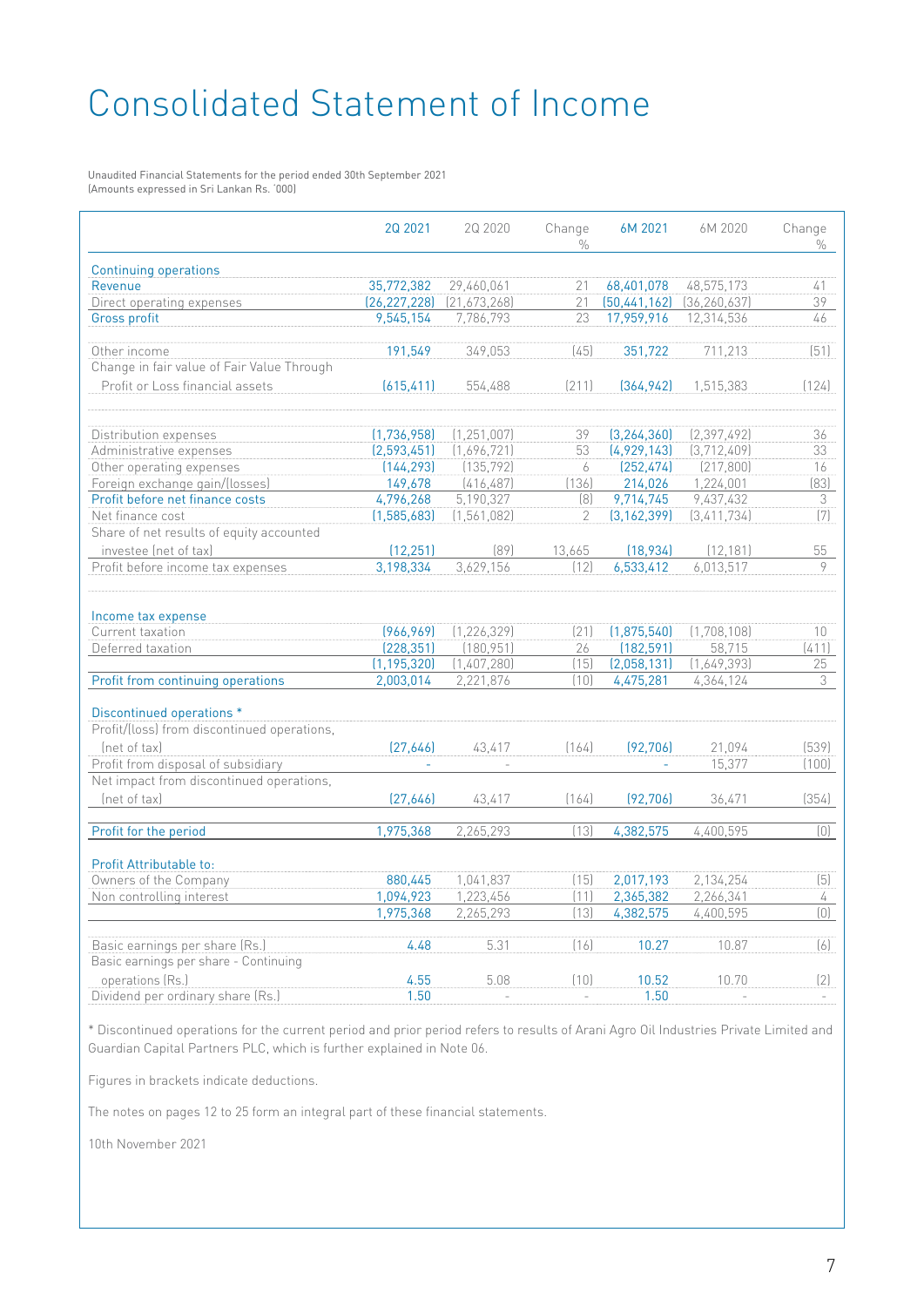## Statement of Profit or Loss and other Comprehensive Income

(Amounts expressed in Sri Lankan Rs. '000) Unaudited Financial Statements for the period ended 30th September 2021

|                                                                                   | 2Q 2021   | 20 20 20    | Change<br>$\frac{0}{0}$ | 6M 2021    | 6M 2020    | Change<br>$\%$ |
|-----------------------------------------------------------------------------------|-----------|-------------|-------------------------|------------|------------|----------------|
| Profit for the period                                                             | 1,975,368 | 2,265,293   | (13)                    | 4,382,575  | 4,400,595  | (0)            |
| <b>Other Comprehensive Income</b>                                                 |           |             |                         |            |            |                |
| Items that are or may be reclassified subsequently to profit or loss:             |           |             |                         |            |            |                |
| Exchange differences on translation of foreign<br>operations                      | 1,133,022 | (3,070,816) | (137)                   | 1,620,218  | 5,583,149  | (71)           |
| Gain / (loss) on effective portion of changes in<br>fair value of cashflow hedge  |           | (28, 876)   | (100)                   | 363,327    | 143,166    | 154            |
| Share of other comprehensive expenses of<br>equity accounted investee, net of tax | 2,407     | 54,490      | (96)                    | 2,442      | 3,151      | [23]           |
| Items that will not be reclassified to profit or loss:                            |           |             |                         |            |            |                |
| Equity investments at FVOCI - net change in<br>fair value                         | 552.352   | 7,669,746   | (93)                    | (522, 201) | 7,493,459  | (107)          |
| Other comprehensive income for the period,<br>(net of tax)                        | 1,687,781 | 4,624,544   | (64)                    | 1,463,786  | 13,222,925 | [89]           |
| Total Comprehensive Income for the period                                         | 3,663,149 | 6,889,837   | (47)                    | 5,846,361  | 17,623,520 | (67)           |
| <b>Total Comprehensive Income</b>                                                 |           |             |                         |            |            |                |
| Attributable to:                                                                  |           |             |                         |            |            |                |
| Owners of the Company                                                             | 1,806,529 | 4,734,759   | (62)                    | 2,651,112  | 10,078,007 | (74)           |
| Non controlling interest                                                          | 1,856,620 | 2,155,078   | [14]                    | 3,195,249  | 7,545,513  | (58)           |
|                                                                                   | 3,663,149 | 6,889,837   | (47)                    | 5,846,361  | 17,623,520 | (67)           |

Figures in brackets indicate deductions.

The notes on pages 12 to 25 form an integral part of these financial statements.

10th November 2021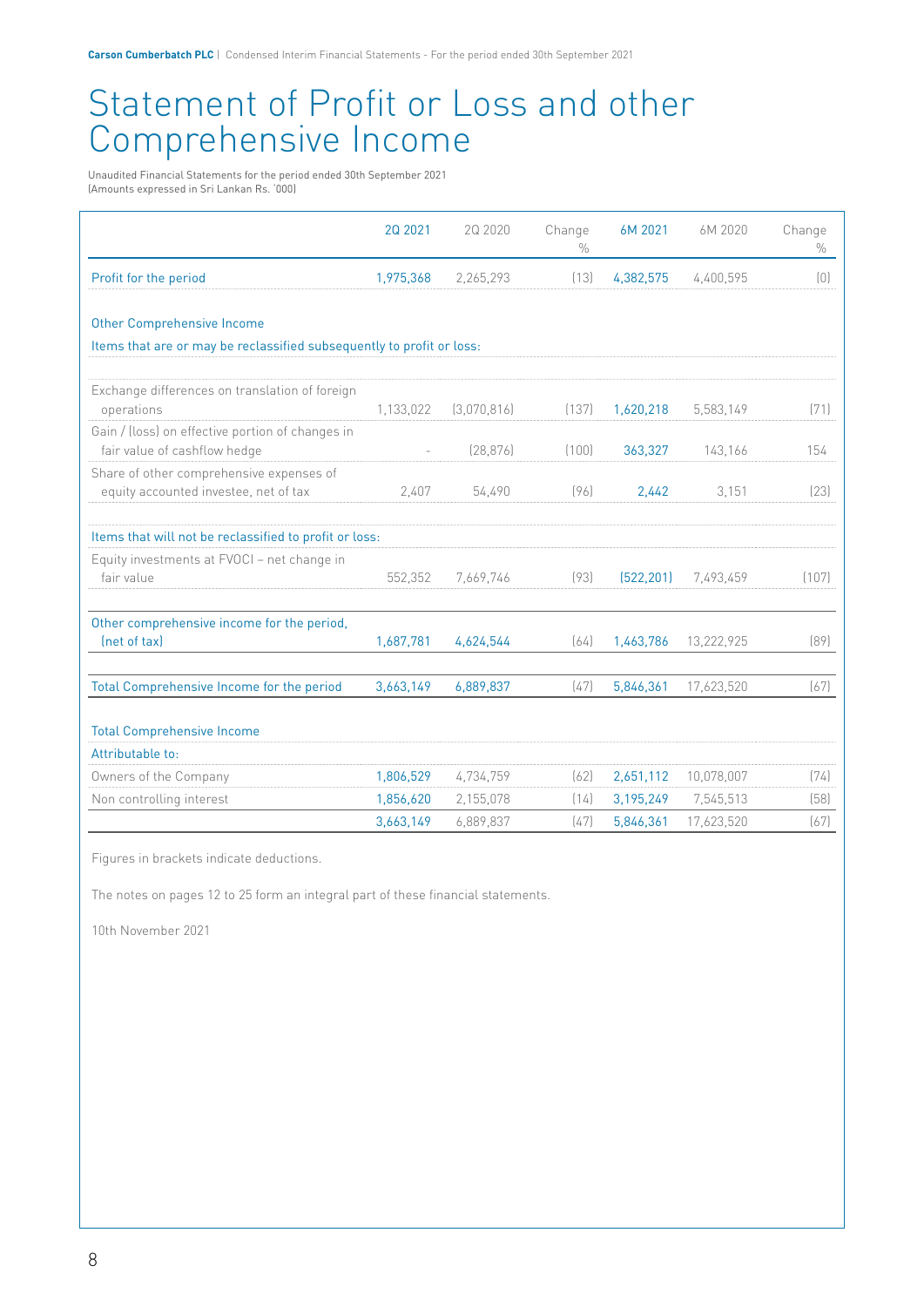## Consolidated Statement of Financial Position

(Amounts expressed in Sri Lankan Rs. '000) Unaudited Financial Statements for the period ended 30th September 2021

|                                                               | As at                     | As at                     |
|---------------------------------------------------------------|---------------------------|---------------------------|
|                                                               | 30th September            | 31.03.2021                |
|                                                               | 2021                      | (Audited)                 |
| <b>ASSETS</b>                                                 |                           |                           |
| <b>Non - Current Assets</b>                                   |                           |                           |
| Property, plant & equipment                                   | 66,989,488                | 66,716,482                |
| Bearer Plants                                                 | 33,824,568                | 33,854,400                |
| Investment properties                                         | 4,479,466                 | 4,479,466<br>10,160,941   |
| Intangible assets<br>Investments in equity accounted investee | 10,166,795<br>638,619     | 658,796                   |
| Investment in equity securities                               | 8,289,280                 | 8,807,682                 |
| Deferred tax assets                                           | 3,414,116                 | 3,496,190                 |
| Other financial receivables                                   | 24,759                    | 24.759                    |
| Other non financial receivables                               | 9,601,994                 | 9,441,434                 |
| Total non - current assets                                    | 137,429,085               | 137.640.150               |
|                                                               |                           |                           |
| <b>Current Assets</b>                                         |                           |                           |
| Inventories<br>Trade receivables                              | 13,119,217<br>6,010,947   | 10,265,113<br>4,800,369   |
| Other financial receivables                                   | 2,267,238                 | 2,167,121                 |
| Other non financial receivables                               | 8,317,898                 | 8,947,733                 |
| Current tax recoverable                                       | 63,963                    | 39,184                    |
| Investment in equity and debt securities                      | 9,692,345                 | 9,776,923                 |
| Investment in Unit trusts                                     | 516,210                   | 198,153                   |
| Derivative financial instruments                              | 523,893                   | 190.638                   |
| <b>Biological assets</b>                                      | 2,427,066                 | 2,372,008                 |
| Cash and cash equivalents                                     | 22,351,305                | 19.165.722                |
|                                                               | 65,290,082                | 57,922,964                |
| Assets held for sale<br><b>Total current assets</b>           | 1,496,952<br>66,787,034   | 1,511,098<br>59,434,062   |
| <b>Total assets</b>                                           | 204.216.119               | 197,074,212               |
|                                                               |                           |                           |
| <b>EQUITY AND LIABILITIES</b>                                 |                           |                           |
| <b>EQUITY</b>                                                 |                           |                           |
| Stated capital                                                | 1,114,652                 | 1,114,652                 |
| Capital reserves<br>Revenue reserves                          | 3,135,934<br>37,303,504   | 3,135,934<br>34, 947, 758 |
| Equity attributable to owners of the Company                  | 41,554,090                | 39,198,344                |
| Non-controlling interest                                      | 42,395,189                | 39,882,181                |
| <b>Total equity</b>                                           | 83,949,279                | 79,080,525                |
|                                                               |                           |                           |
| <b>LIABILITIES</b>                                            |                           |                           |
| <b>Non - Current Liabilities</b>                              |                           | 54,319,018                |
| Loans and borrowings                                          | 52,601,960<br>410.734     | 503,093                   |
| Lease liability<br>Other financial pavables                   | 258,063                   | 909,336                   |
| Other non financial liabilities                               | 1,692,559                 | 1,649,427                 |
| Derivative financial instruments                              | 1,109,099                 | 1,104,061                 |
| Deferred tax liabilities                                      | 10,350,911                | 10,254,060                |
| Total non - current liabilities                               | 66,423,326                | 68.738.995                |
|                                                               |                           |                           |
| <b>Current Liabilities</b>                                    |                           |                           |
| Trade payables<br>Other financial payables                    | 5,839,356<br>14, 186, 715 | 3,718,062<br>14,773,326   |
| Current tax liabilities                                       | 1,019,278                 | 2,563,332                 |
| Derivative financial instruments                              | 4,968                     | 315,332                   |
| Loans and borrowings                                          | 32,370,924                | 27,421,397                |
| Lease liability                                               | 422,273                   | 463,243                   |
| <b>Total current liabilities</b>                              | 53,843,514                | 49,254,692                |
| <b>Total liabilities</b>                                      | 120,266,840               | 117,993,687               |
| <b>Total equity and liabilities</b>                           | 204,216,119               | 197,074,212               |
| Net assets per ordinary share (Rs.)                           | 211.59                    | 199.60                    |

I certify that these financial statements are in compliance with the requirements of Companies Act No. 7 of 2007.

Sgd. A. P. Weeratunge Director

Carsons Management Services (Pvt) Ltd.

The Board of Directors is responsible for the preparation and presentation of these financial statements. These financial statements were approved by the<br>Board on 10th November 2021.

| Sqd                                                                              | Sad                  |
|----------------------------------------------------------------------------------|----------------------|
| M. Selvanathan                                                                   | D. C. R. Gunawardena |
| Director                                                                         | Director             |
| The notes on pages 12 to 25 form an integral part of these financial statements. |                      |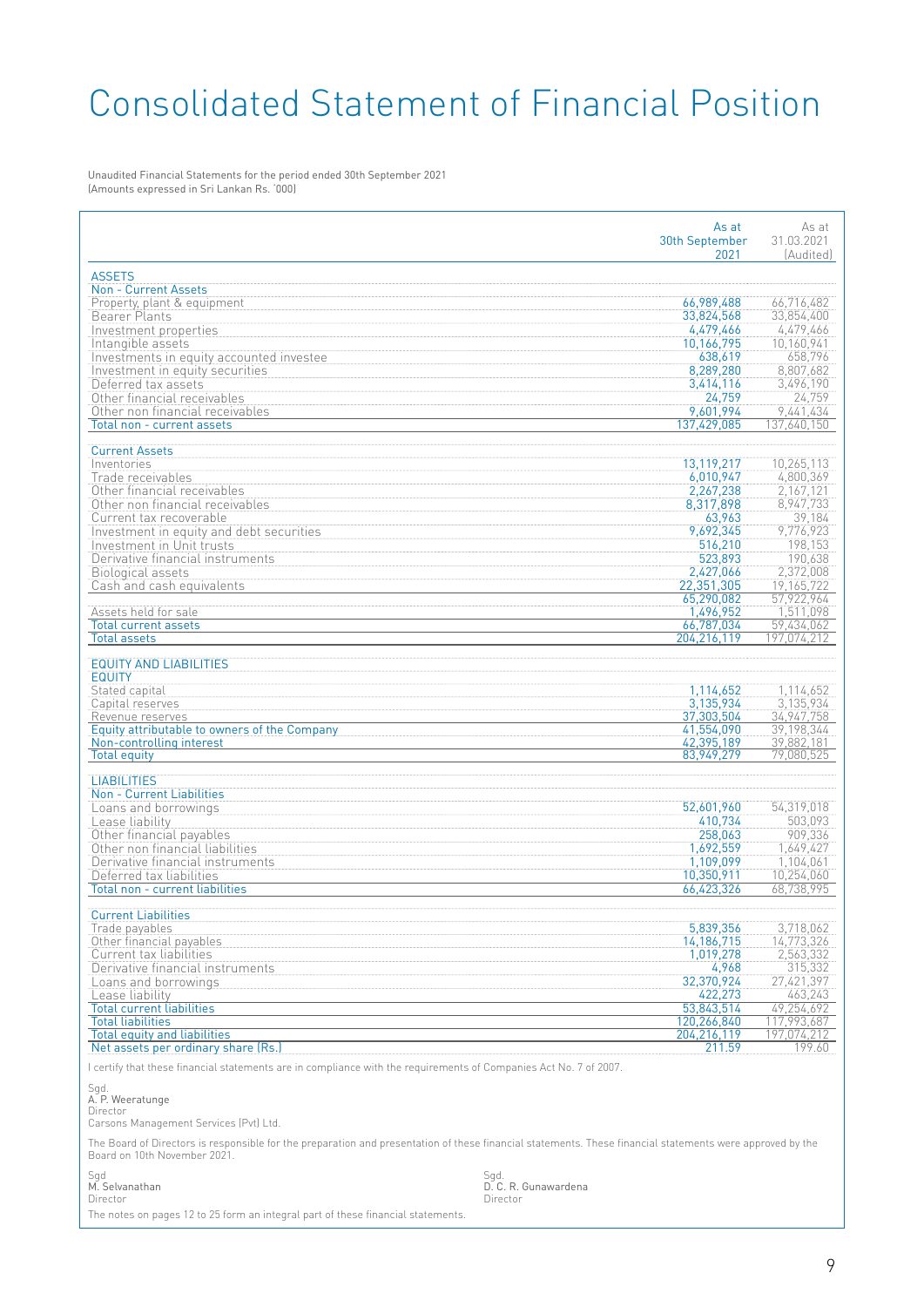## Consolidated Statement of Changes in Equity

(Amounts expressed in Sri Lankan Rs. '000) Unaudited Financial Statements for the period ended 30th September 2021

|                                                                                                                                                                                                                                                       | Stated<br>Capital                                            | Reserve<br>Capital                                           | Revenue<br>Reserve                                   | Attributable<br>to owners of<br>the company        | controlling<br>$Non -$<br>interest                | Equity<br>Total                                     |
|-------------------------------------------------------------------------------------------------------------------------------------------------------------------------------------------------------------------------------------------------------|--------------------------------------------------------------|--------------------------------------------------------------|------------------------------------------------------|----------------------------------------------------|---------------------------------------------------|-----------------------------------------------------|
| Other Comprehensive income for the period<br>Total comprehensive income for the period<br>Balance as at 31st March 2021 (Audited)<br>Profit for the period                                                                                            | $\mathbf{1}$<br>$\mathbb{I}$<br>1,114,652                    | $\mathbb{L}$<br>$\mathsf I$<br>$\mathbb{I}$<br>3,135,934     | 2,017,193<br>633,919<br>34, 947, 758<br>2,651,112    | 2,017,193<br>633,919<br>39, 198, 344<br>2,651,112  | 2,365,382<br>829,867<br>3,195,249<br>39,882,181   | 79,080,525<br>4,382,575<br>1,463,786<br>5,846,361   |
| Acquisition, disposal and changes in Non Controlling interest<br>Total Contributions by and distributions to owners<br>Dividend paid to non controlling shareholders<br>Transactions with owners of the Company<br>Dividend paid                      | $\mathbb{I}$<br>$\mathbb{I}$<br>$\mathbb{I}$<br>$\mathbf{1}$ | $\mathbf{I}$<br>$\mathbb{I}$<br>$\mathbb{I}$<br>$\mathbb{I}$ | (294, 580)<br>(786)<br>(295, 366)                    | (295, 366)<br>[786]<br>294,580                     | (678, 468)<br>(3,773)<br>(682.241)                | (678, 468)<br>(4,559)<br>[977,607]<br>294,580       |
| [bej<br>Balance as at 30th September 2021 (Unaudi                                                                                                                                                                                                     | 1,114,652                                                    | 3,135,934                                                    | 37,303,504                                           | 41,554,090                                         | 42,395,189                                        | 83, 949, 279                                        |
| Other Comprehensive income for the period<br>Total comprehensive income for the period<br>Transactions with owners of the Company<br>Balance as at 31st March 2020 (Audited)<br>Profit for the period                                                 | $\mathbb{I}$<br>$\,$ $\,$<br>$\,$ $\,$<br>1,114,652          | $\mathbb{I}$<br>$\mathsf I$<br>$\mathbb{I}$<br>2,746,892     | 2,134,254<br>7,943,753<br>23, 102, 955<br>10,078,007 | 2,134,254<br>7,943,753<br>26,964,499<br>10,078,007 | 28,221,465<br>2,266,341<br>5,279,172<br>7,545,513 | 4,400,595<br>55,185,964<br>13,222,925<br>17,623,520 |
| Transactions with owners of the company, recognized directly in equity<br>Acquisition, disposal and changes in Non controlling interest<br>Share capital contributed by non-controlling shareholders<br>Dividend paid to non-controlling shareholders | $\mathbf{1}$<br>$\mathbf{I}$<br>$\,$ I<br>$\,$ (             | $\mathbb{I}$<br>$\,$ I<br>371<br>371                         | [92, 981]<br>(92, 981)<br>I,                         | [92,610]<br>(92,610)<br>ı.                         | [330, 128]<br>[11,625]<br>591,834<br>933,587      | [330, 128]<br>[104, 235]<br>499,224<br>933,587      |
| Balance as at 30th September 2020 (Unaudited)<br>Figures in brackets indicate deductions.                                                                                                                                                             | 1,114,652                                                    | 2,747,263                                                    | 33,087,981                                           | 36,949,896                                         | 36,358,812                                        | 73,308,708                                          |
| The notes on pages 12 to 25 form an integral part of these financial statements.                                                                                                                                                                      |                                                              |                                                              |                                                      |                                                    |                                                   |                                                     |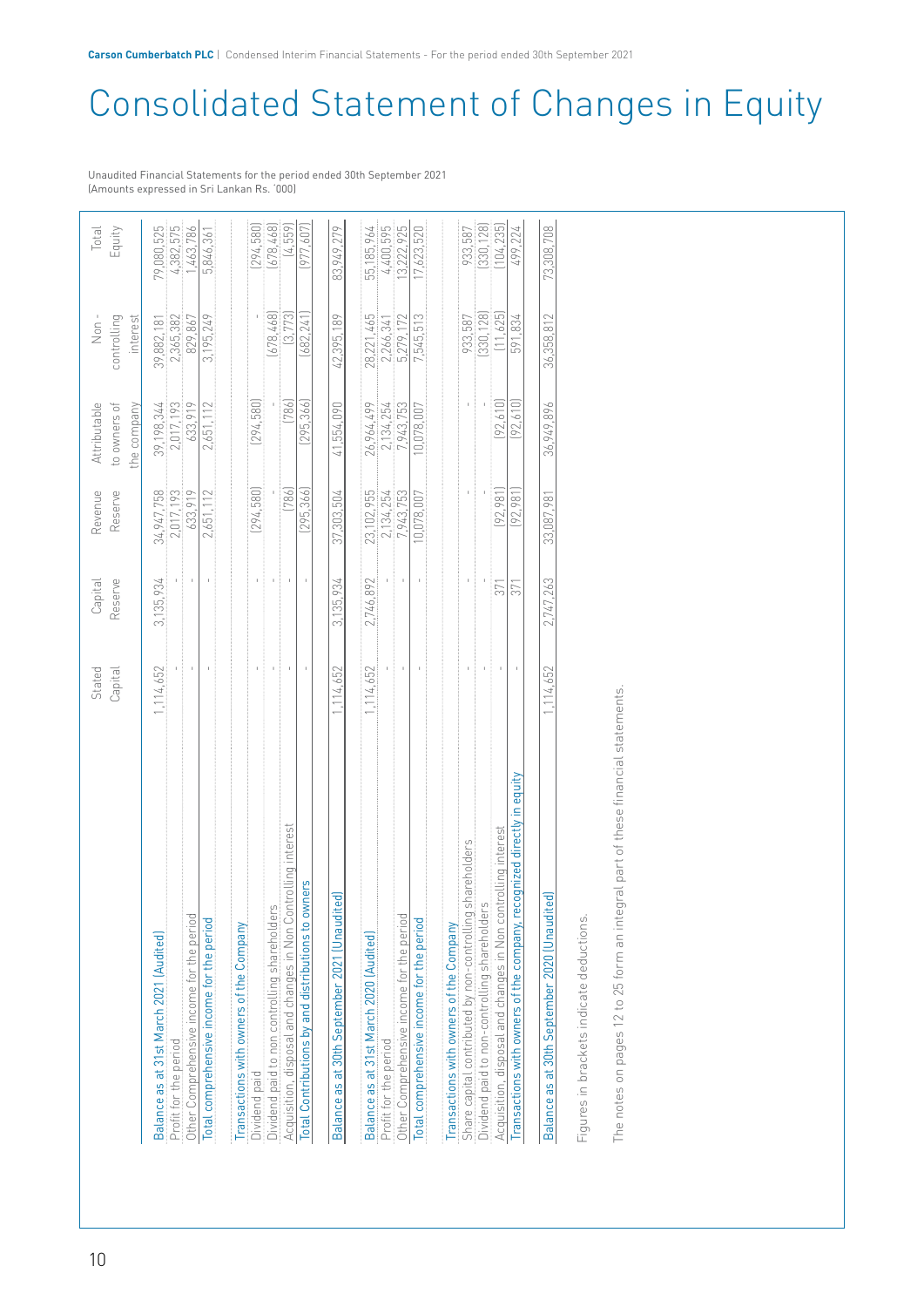## Statement of Cash Flow

(Amounts expressed in Sri Lankan Rs. '000) Unaudited Financial Statements for the period ended 30th September 2021

|                                                                                        | Group         |                     |
|----------------------------------------------------------------------------------------|---------------|---------------------|
| For the period ended 30th September                                                    | 2021          | 2020                |
| Cash flows from operating activities                                                   |               |                     |
| Profit before income tax expenses from continuing operations                           | 6,533,412     | 6,013,517           |
| Profit/(loss) before income tax expenses from discontinued operations                  | [89.676]      | 36,471              |
|                                                                                        | 6,443,736     | 6,049,988           |
| Adjustments for:                                                                       |               |                     |
| Mark to market value adjustments - unrealized                                          | 364,942       | (1, 570, 559)       |
| Share of net result of equity accounted investee<br>Profit from disposal of subsidiary | 18,934        | 12,181<br>(15, 377) |
| Depreciation on property, plant & equipment                                            | 2,394,101     | 2,159,369           |
| Depreciation on Bearer Plants                                                          | 872,691       | 956,200             |
| Amortization of intangible assets/prepaid lease payment                                | 158,590       | 157,309             |
| Provision for retiring gratuity                                                        | 112,597       | 105,219             |
| Finance expenses                                                                       | 3,171,955     | 3,439,986           |
| Plasma interest income                                                                 | (342, 417)    | [337, 438]          |
| Re classification to long term loans                                                   | 500,000       |                     |
| Profit on disposal of property, plant & equipment                                      | 1,633         | (308)               |
| Unrealized (gain)/loss on Derivative financial instruments                             | (42,606)      | 2,245               |
| Deposit liability write back                                                           |               |                     |
| Provision/(Reversal) for Inventories                                                   | (27, 254)     | [8,637]             |
| Exchange impact on translation of foreign operations                                   | 1,022,528     | (623, 360)          |
|                                                                                        | 8,205,694     | 4,276,830           |
| Operating profit before working capital changes                                        | 14,649,430    | 10,326,818          |
| Changes in:                                                                            |               |                     |
| Inventories                                                                            | (2,826,850)   | 520.968             |
| Trade and other receivables                                                            | [704, 269]    | (1, 258, 518)       |
| Trade and other payables                                                               | 1,396,463     | (330, 701)          |
|                                                                                        | 12,514,774    | 9,258,567           |
| Net cash movement in investments                                                       | (598, 421)    | 326,026             |
| Cash generated from operations                                                         | 11,916,353    | 9,584,593           |
| Interest paid                                                                          | [3, 140, 666] | (3,892,151)         |
| Income tax paid                                                                        | [3,365,166]   | (620, 538)          |
| Gratuity paid                                                                          | (116, 267)    | (64, 621)           |
| Net cash generated from operating activities                                           | 5,294,254     | 5,007,282           |
| Cash flows from investing activities                                                   |               |                     |
| Payments for property, plant & equipment/investment property                           | (3,429,300)   | (1, 775, 045)       |
| Payments for bearer plant development costs                                            | (58, 203)     | [73, 324]           |
| Payments for intangible assets/prepaid lease payments                                  | (51, 403)     | (4,489)             |
| Net cash outflow from disposal of a subsidiaries                                       |               | (40, 565)           |
| Payments for acquisition of additional interest in subsidiaries                        | (1, 258)      |                     |
| Movement in plasma investment                                                          | 451,223       | 168,158             |
| Proceeds from disposal of property, plant & equipment                                  | 40,928        | 10,165              |
| Movement in deposits                                                                   | 140,596       | 200,675             |
| Net cash used in investing activities                                                  | (2,907,417)   | (1, 514, 425)       |
| Cash flows from financing activities                                                   |               |                     |
| Net change in borrowings                                                               | (4,358,224)   | 597,602             |
| Payment of finance lease creditors                                                     | [282.509]     | (233, 807)          |
| Non controlling interest Contribution for Subsidiary Share Issues                      |               | 1,043,178           |
| Dividend paid to non - controlling shareholders by subsidiaries                        | (678, 468)    | (330, 128)          |
| Dividend paid by the Company                                                           | [289, 328]    |                     |
| Net cash generated from/ (used in) financing activities                                | (5,608,528)   | 1,076,845           |
| Net increase/ (decrease) in cash & cash equivalents                                    | [3, 221, 692] | 4,569,702           |
| Cash & cash equivalents at the beginning of the year                                   | 1,019,780     | (5,920,465)         |
| Cash & cash equivalents at the end of the period                                       | (2, 201, 912) | (1, 350, 763)       |
|                                                                                        |               |                     |

Figures in brackets indicate deductions.

The notes on pages 12 to 25 form an integral part of these financial statements.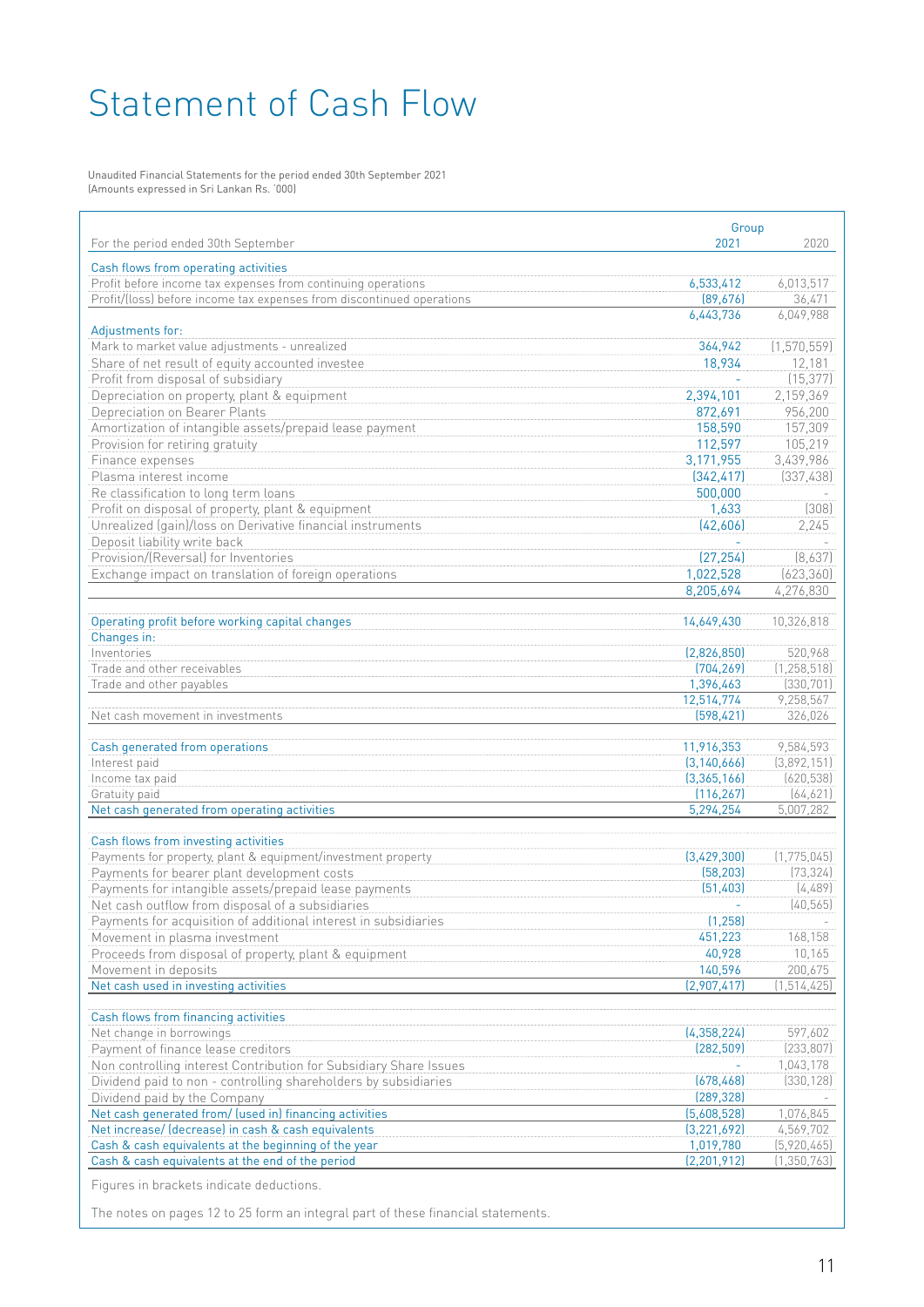(Amounts expressed in Sri Lankan Rs. '000) Unaudited Financial Statements for the period ended 30th September 2021

| <b>Operating Segment Information - Group</b>              |                     |            |                                 |            |                      |               |               |           |
|-----------------------------------------------------------|---------------------|------------|---------------------------------|------------|----------------------|---------------|---------------|-----------|
| (a) Segmental results are as follows:                     |                     |            |                                 |            |                      |               |               |           |
| <b>Business Segment</b>                                   | Investment Holdings |            | Portfolio & Asset<br>Management |            | Oil Palm Plantations |               | Oils and fats |           |
|                                                           | 2Q                  | 2Q         | 2Q                              | 2Q         | 2Q                   | 2Q            | 2Q            | 2Q        |
|                                                           | 2021/22             | 2020/21    | 2021/22                         | 2020/21    | 2021/22              | 2020/21       | 2021/22       | 2020/21   |
| <b>Total revenue</b>                                      | 574,042             | 165,149    | 432,242                         | 346,913    | 29,779,661           | 14,099,708    | 9,694,472     | 5,579,307 |
| Intra segment revenue                                     | $\sim$              |            | (157, 927)                      | (127, 382) | (15,078,273)         | (6,049,131)   | (71, 840)     | 60,167    |
| Segment revenue                                           | 574,042             | 165,149    | 274,315                         | 219,531    | 14,701,388           | 8,050,577     | 9,622,632     | 5,639,474 |
| Inter segment revenue                                     | (571,980)           | (158, 725) |                                 |            | (152, 906)           | (153,686)     | [278, 866]    | 62,351    |
| Revenue                                                   | 2,062               | 6,424      | 274,315                         | 219,531    | 14,548,482           | 7,896,891     | 9,343,766     | 5,701,825 |
|                                                           |                     |            |                                 |            |                      |               |               |           |
| Profit/(loss) from operations                             | [21, 261]           | [14,963]   | 227,479                         | 180,385    | 3,944,199            | 2,832,059     | 265,428       | 79,958    |
| Foreign exchange gains/ (losses)                          | 2,945               |            | 3                               | (98)       | 117,520              | (625, 783)    | 43,654        | 211,482   |
| Change in fair value of business                          |                     |            |                                 |            |                      |               |               |           |
| assets                                                    | 1,865               | 5,231      | (617, 474)                      | 549,493    |                      |               |               | $\sim$    |
| Profit/(loss) before net finance costs                    | (16, 451)           | (9, 732)   | (389,992)                       | 729,780    | 4,061,719            | 2,206,276     | 309,082       | 291,440   |
|                                                           |                     |            |                                 |            |                      |               |               |           |
| Net Finance cost                                          | (31, 161)           | (64, 945)  | 2,499                           | (25, 170)  | (1, 341, 416)        | (1, 232, 162) | (114,981)     | (93, 396) |
| Share of profit of equity accounted                       |                     |            |                                 |            |                      |               |               |           |
| investee, (net of tax)<br>Profit/(loss) before Income tax |                     |            | (591)                           | 519        |                      |               | (11,660)      | (608)     |
| expenses                                                  | [47,612]            | [74,677]   | (388, 084)                      | 705,129    | 2,720,303            | 974,114       | 182,441       | 197,436   |
| Income tax expenses                                       |                     |            |                                 |            |                      |               |               |           |
| Current taxation                                          | (35)                |            | 1,274                           | [6, 234]   | (612,092)            | (509, 364)    |               | 106       |
| Deferred taxation                                         | $\sim$              |            |                                 |            | (282, 454)           | (99, 772)     | [24, 243]     | (20, 830) |
|                                                           | (35)                | $\sim$     | 1,274                           | [6, 234]   | [894, 546]           | (609, 136)    | [24, 243]     | [20, 724] |
| Profit/(loss) from continuing                             |                     |            |                                 |            |                      |               |               |           |
| operations                                                | (47, 647)           | [74, 677]  | (386, 810)                      | 698,895    | 1,825,757            | 364,978       | 158,198       | 176,712   |
|                                                           |                     |            |                                 |            |                      |               |               |           |
| <b>Discontinued operations</b>                            |                     |            |                                 |            |                      |               |               |           |
| Profit/(loss) from discontinued                           |                     |            |                                 |            |                      |               |               |           |
| operations, net of tax                                    | $\sim$              |            | 5,062                           | 63,703     | $\sim$               |               | (32, 708)     | [20, 286] |
| Profit/(loss) for the Period                              | (47, 647)           | [74,677]   | (381, 748)                      | 762,598    | 1,825,757            | 364,978       | 125,490       | 156,426   |
|                                                           |                     |            |                                 |            |                      |               |               |           |
| Attributable to:                                          |                     |            |                                 |            |                      |               |               |           |
| Owners of the Company                                     | (47, 647)           | [74,677]   | [223, 795]                      | 440,053    | 908,585              | 137,175       | 59,227        | 60,079    |
| Non controlling interest                                  | $\sim$              |            | (157, 953)                      | 322,545    | 917,172              | 227,803       | 66,263        | 96,347    |
|                                                           | (47, 647)           | [74, 677]  | (381, 748)                      | 762,598    | 1,825,757            | 364,978       | 125,490       | 156,426   |
|                                                           |                     |            |                                 |            |                      |               |               |           |
| Purchase and construction of PPE/                         |                     |            |                                 |            |                      |               |               |           |
| bearer plant/IP/ROV                                       |                     |            | $\sim$                          | $\sim$     | 1,288,221            | 314,141       | 49,128        | 65,613    |
| Depreciation of property, plant &                         |                     |            |                                 |            |                      |               |               |           |
| equipment/bearer plant                                    | $\sim$              |            | 326                             | 3,363      | 1,081,550            | 1,047,056     | 146,024       | 110,984   |
| Purchase of intangible assets/prepaid                     |                     |            |                                 |            |                      |               |               |           |
| lease payments                                            | $\sim$              | $\sim$     | $\sim$                          |            | 21,047               | 3,928         | 13,603        | 183       |
| Amortization of intangible assets/                        |                     |            |                                 |            |                      |               |               |           |
| prepaid lease payment                                     | $\sim$              | $\sim$     | 1,112                           | 1,112      | 67,613               | 66,581        | 624           | 8,523     |
| Employee benefit provision                                | $\sim$              | $\sim$     | 771                             | 624        | 52,758               | 35,675        | $\sim$        | $\sim$    |
|                                                           |                     |            |                                 |            |                      |               |               |           |
| Figures in brackets indicate deductions.                  |                     |            |                                 |            |                      |               |               |           |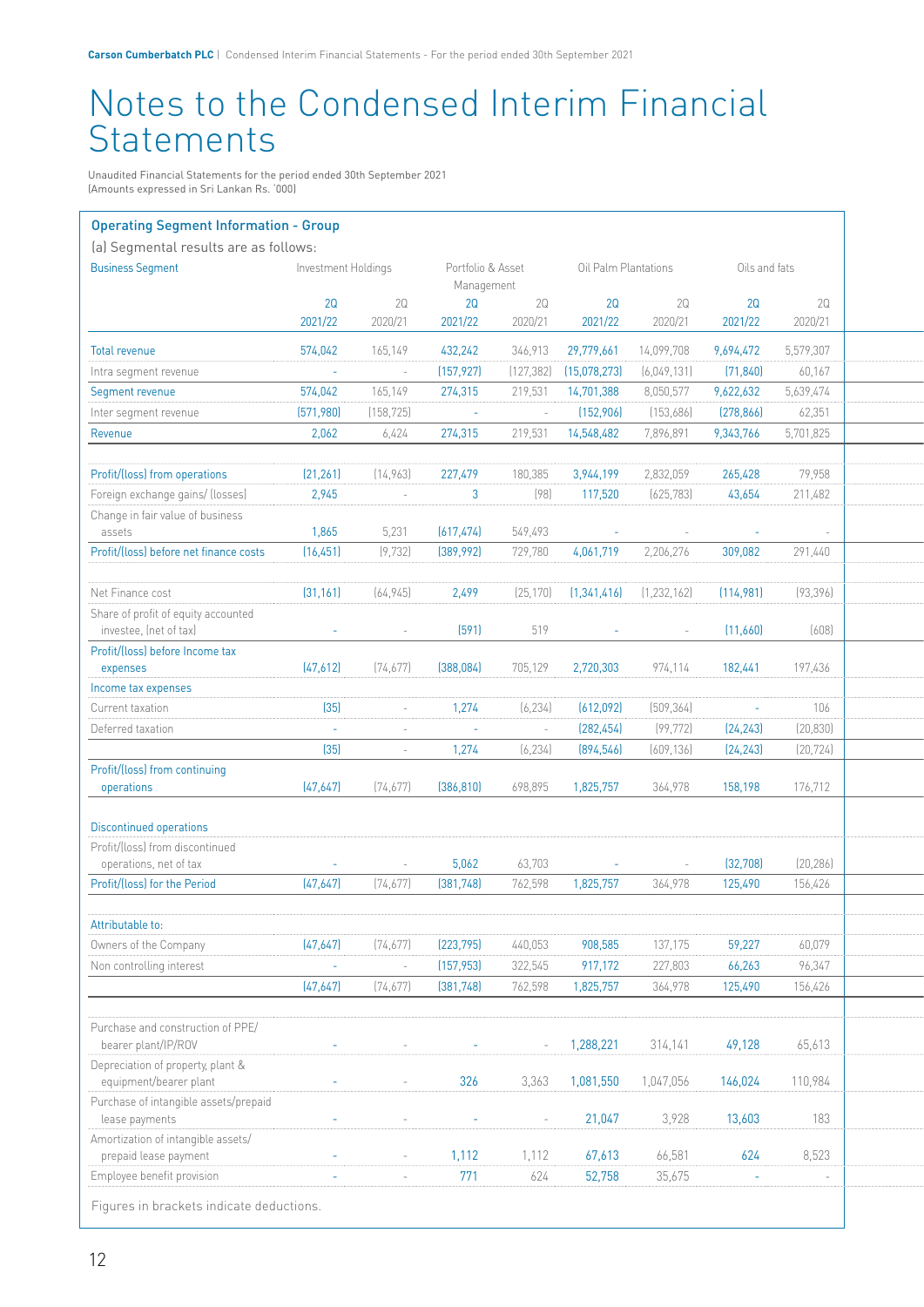| Beverage                                    |                | Real Estate              |                                                          | Leisure                         |                          | Management Services   |                          | Group                       |                                                                |
|---------------------------------------------|----------------|--------------------------|----------------------------------------------------------|---------------------------------|--------------------------|-----------------------|--------------------------|-----------------------------|----------------------------------------------------------------|
|                                             |                |                          |                                                          |                                 |                          |                       |                          |                             |                                                                |
| 2Q                                          | 2Q             | 2Q                       | 2Q                                                       | 2Q                              | 2Q                       | 2Q                    | 2Q                       | 2Q                          | 2Q                                                             |
| 2021/22                                     | 2020/21        | 2021/22                  | 2020/21                                                  | 2021/22                         | 2020/21                  | 2021/22               | 2020/21                  | 2021/22                     | 2020/21                                                        |
| 12,257,328                                  | 16,077,824     | 70,275                   | 70,512                                                   | 49,179                          | 75,469                   | 140,109               | 133,901                  | 52,997,308                  | 36,548,783                                                     |
| (771, 176)                                  | (586, 782)     | $\sim 10^{11}$ m $^{-1}$ | $\mathcal{L}^{\mathcal{L}}(\mathcal{L}^{\mathcal{L}})$ . | $\sim 10^{11}$ m $^{-1}$        | $\sim$ $-$               | $\sim 10^{-10}$       |                          | $ (16,079,216)$             | (6, 703, 128)                                                  |
| 11,486,152<br>and the state of the state of | 15,491,042     | 70,275<br>(7, 561)       | 70,512<br>[6, 742]                                       | 49,179<br>$\sim 100$ km $^{-1}$ | 75,469<br>$\sim$ $ \sim$ | 140,109<br>(134, 397) | 133,901<br>(128, 792)    | 36,918,092<br>(1, 145, 710) | 29,845,655<br>(385, 594)                                       |
| 11,486,152 15,491,042                       |                | 62,714                   | 63,770                                                   | 49,179                          | 75,469                   | 5,712                 |                          | 5,109 35,772,382            | 29,460,061                                                     |
|                                             |                |                          |                                                          |                                 |                          |                       |                          |                             |                                                                |
| 846,984                                     | 1,970,228      | 38,263                   | 46,310                                                   | (52, 891)                       | (49,980)                 | 13,800                | 8,330                    | 5,262,001                   | 5,052,326                                                      |
| (14, 444)                                   | (2,088)        | $\sim 100$               | $\sim 100$                                               | $\sim$                          | $\sim$                   | $\sim$ $ \sim$        | $\sim$ $-$               | 149,678                     | [416, 487]                                                     |
| $\sim 100$                                  | $\sim$ $-$     | 198                      | [236]                                                    | $\sim$                          | $\sim$ $ \sim$           | $\sim$                | $\sim$ $-$               | (615, 411)                  | 554,488                                                        |
| 832,540                                     | 1,968,140      | 38,461                   | 46,074                                                   | (52,891)                        | (49,980)                 | 13,800                | 8,330                    | 4,796,268                   | 5,190,327                                                      |
|                                             |                |                          |                                                          |                                 |                          |                       |                          |                             |                                                                |
| (99, 995)                                   | (147,938)      | 2,494                    | 3,662                                                    | (3, 334)                        | (393)                    | 211                   | [739]                    | (1,585,683)                 | (1, 561, 082)                                                  |
| $\sim$ $-$                                  | $\sim$         | $\sim$                   | $\sim$ $-$                                               | $\sim$ $-$                      | $\sim$ $-$               | $\sim$                | $\sim$ $-$               | (12, 251)                   | [89]                                                           |
|                                             |                |                          |                                                          |                                 |                          |                       |                          |                             |                                                                |
| 732,545                                     | 1,820,202      | 40,955                   | 49,736                                                   | (56, 225)                       | (50, 373)                | 14,011                | 7,591                    | 3,198,334                   | 3,629,156                                                      |
| (346,998)                                   | (696, 149)     | (9, 119)                 | (13, 822)                                                | $\sim$ 1                        | [866]                    | $\sim 10^{-1}$        | $\sim 10^{-10}$          | [966, 969]                  | [1, 226, 329]                                                  |
| 70,672                                      | (58, 732)      | (48)                     | (7, 224)                                                 | 7,722                           | 5,607                    | $\sim$ $-$            | $\sim$ $-$               | (228, 351)                  | (180, 951)                                                     |
| [276, 326]                                  | (754, 881)     | (9, 167)                 | [21,046]                                                 | 7,723                           | 4,741                    | $\sim 10$             | $\sim$ $-$               | (1, 195, 320)               | (1,407,280)                                                    |
| 456,219                                     | 1,065,321      | 31,788                   | 28,690                                                   | (48, 502)                       | (45,632)                 | 14,011                | 7,591                    | 2,003,014                   | 2,221,876                                                      |
|                                             |                |                          |                                                          |                                 |                          |                       |                          |                             |                                                                |
|                                             |                |                          |                                                          |                                 |                          |                       |                          |                             |                                                                |
|                                             | $\sim$         | $\sim$                   |                                                          | $\sim$                          | $\sim$                   | $\sim$                | $\sim$ $-$               | [27,646]                    | 43,417                                                         |
| 456,219                                     | 1,065,321      | 31,788                   | 28,690                                                   | (48, 502)                       | (45,632)                 | 14,011                | 7,591                    | 1,975,368                   | 2,265,293                                                      |
|                                             |                |                          |                                                          |                                 |                          |                       |                          |                             |                                                                |
|                                             |                |                          |                                                          |                                 |                          |                       |                          |                             |                                                                |
| 185,047<br>271,172                          | 486,283        | 29,345                   | 26,453                                                   | (44, 328)                       | (41, 118)                | 14,011                | 7,591                    | 880,445                     | 1,041,837                                                      |
|                                             | 579,038        | 2,443                    | 2,237                                                    | [4, 174]                        | [4,514]                  | $\sim$ $-$            | $\sim$ $-$               | 1,094,923<br>1,975,368      | 1,223,456                                                      |
|                                             |                |                          |                                                          |                                 |                          |                       |                          |                             |                                                                |
| 456,219                                     | 1,065,321      | 31,788                   | 28,690                                                   | (48, 502)                       | (45,632)                 | 14,011                | 7,591                    |                             |                                                                |
|                                             |                |                          |                                                          |                                 |                          |                       |                          |                             |                                                                |
| 411,297                                     | 290,198        | 2,752                    | $\sim$                                                   | 2,904                           | 153                      | 660                   |                          | 1,422 1,754,961             |                                                                |
| 385,790                                     | 337,888        | 84                       | 43                                                       | 22,986                          | 20,900                   | 10,905                |                          | 9,164 1,647,665             |                                                                |
| $\sim$ $ \sim$                              | $\sim$         | $\sim$                   |                                                          | $\sim$                          | $\sim$                   | $\sim$                | $\sim$ $-$               |                             |                                                                |
|                                             |                |                          |                                                          |                                 |                          |                       |                          | 34,650                      |                                                                |
| 3,090<br>(12,637)                           | 1,435<br>4,332 | $\sim$<br>77             | $-$<br>77                                                | 134<br>1,182                    | 117<br>1,039             | (47)<br>4,500         | $\sim 10^{-10}$<br>4,500 | 72,526<br>46,651            | 2,265,293<br>671,527<br>1,529,398<br>4,111<br>77,767<br>46,247 |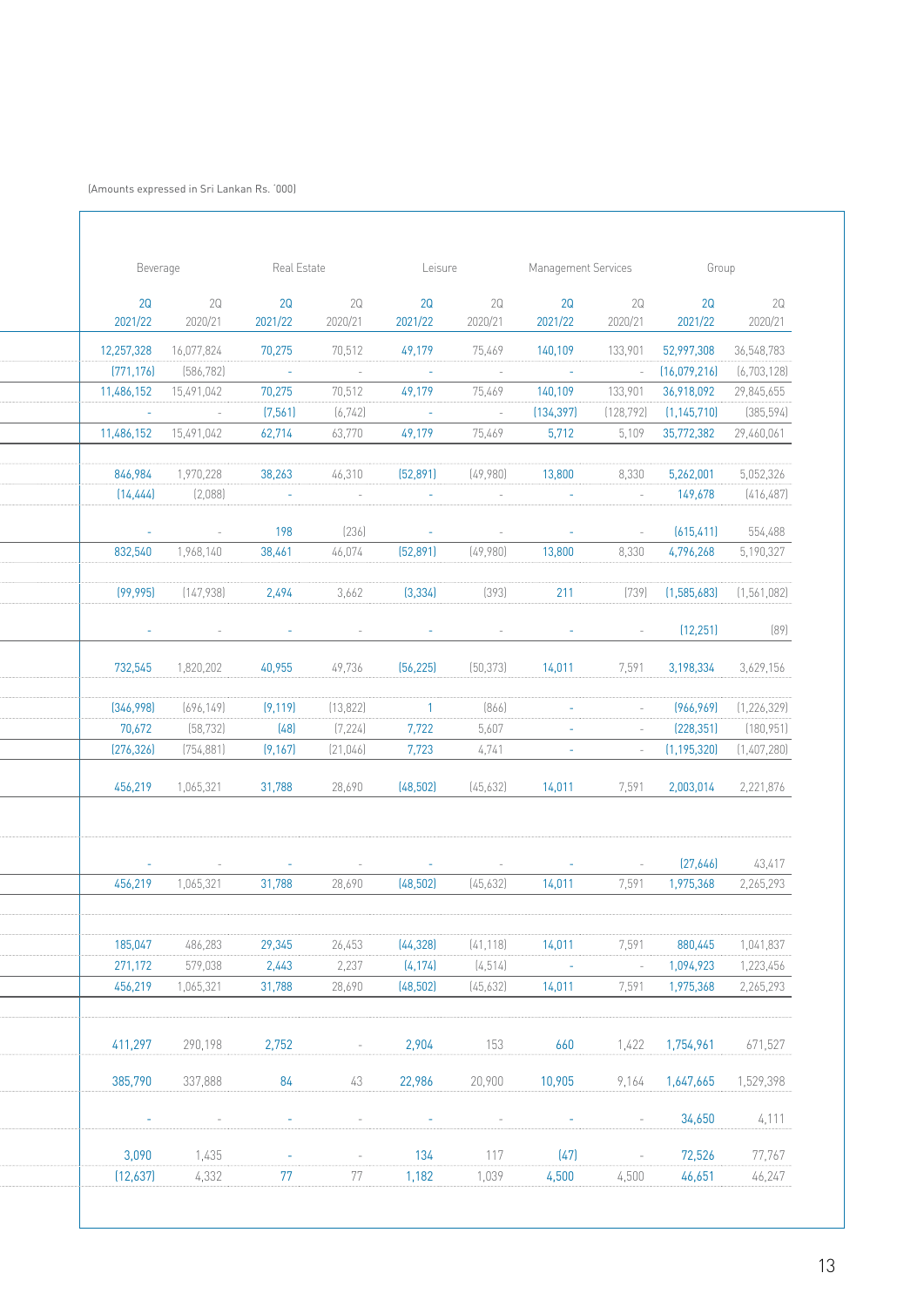(Amounts expressed in Sri Lankan Rs. '000) Unaudited Financial Statements for the period ended 30th September 2021

| <b>Operating Segment Information - Group</b>         |                     |               |                                 |                |                             |                                        |               |               |
|------------------------------------------------------|---------------------|---------------|---------------------------------|----------------|-----------------------------|----------------------------------------|---------------|---------------|
| (a) Segmental results are as follows:                |                     |               |                                 |                |                             |                                        |               |               |
| <b>Business Segment</b>                              | Investment Holdings |               | Portfolio & Asset<br>Management |                |                             | Oil Palm Plantations                   | Oils and fats |               |
|                                                      | 6M<br>2021/22       | 6M<br>2020/21 | 6M<br>2021/22                   | 6M<br>2020/21  | 6M<br>2021/22               | 6M<br>2020/21                          | 6M<br>2021/22 | 6M<br>2020/21 |
| <b>Total revenue</b>                                 | 581,092             | 170,389       | 628,837                         | 565,940        | 57,009,758                  | 25,090,180                             | 19,210,244    | 11,249,311    |
| Intra segment revenue                                |                     |               | (188, 510)                      | (152, 190)     | [30,092,413]                | (10, 330, 790)                         | (136, 802)    | $\sim$        |
| Segment revenue                                      | 581,092             | 170,389       | 440,327                         | 413,750        | 26,917,345                  | 14,759,390                             | 19,073,442    | 11,249,311    |
| Inter segment revenue                                | (571,980)           | (158, 725)    | $\sim$                          |                | (185, 396)                  | [161, 971]                             | [422,862]     | $\sim$        |
| Revenue                                              | 9,112               | 11,664        | 440,327                         | 413,750        | 26,731,949                  | 14,597,419                             | 18,650,580    | 11,249,311    |
| Profit/(loss) from operations                        | [29, 343]           | [33, 127]     | 345,209                         | 328,376        | 7,172,353                   | 3,999,995                              | 592,387       | 222,075       |
| Foreign exchange gains/                              | 2,945               |               | 14                              | (98)           | 171,800                     | 1,069,336                              | 41,964        | 148,238       |
| (losses)                                             |                     |               |                                 |                |                             |                                        |               |               |
| Change in fair value of                              |                     |               |                                 |                |                             |                                        |               |               |
| business assets                                      | 4,961               | 7,393         | (370, 164)                      | 1,507,990      |                             |                                        |               | $\sim$        |
| Profit/(loss) before net finance costs               | [21, 437]           | (25, 734)     | (24, 941)                       | 1,836,268      | 7,344,153                   | 5,069,331                              | 634,351       | 370,313       |
| Net Finance cost                                     | (73, 561)           | (141, 532)    | 3,107                           |                |                             | $(49,353)$ $(2,658,245)$ $(2,600,103)$ | (232, 719)    | [222, 289]    |
| Share of profit of equity                            |                     |               |                                 |                |                             |                                        |               |               |
| accounted investee, (net of                          |                     |               |                                 |                |                             |                                        |               |               |
| tax)                                                 |                     |               | (687)                           | 2,610          | $\sim$                      |                                        | (18, 247)     | (14, 791)     |
| Profit/(loss) before Income tax                      |                     |               |                                 |                |                             |                                        |               |               |
| expenses                                             | (94, 998)           | (167, 266)    | (22, 521)                       | 1,789,525      | 4,685,908                   | 2,469,228                              | 383,385       | 133,233       |
| Income tax expenses                                  |                     |               |                                 |                |                             |                                        |               |               |
| Current taxation                                     | (35)                |               | (25, 480)                       |                | $(27, 518)$ $(1, 172, 392)$ | (902, 765)                             | $\sim$        | 106           |
| Deferred taxation                                    | $\sim$              |               | $\sim$                          |                | (255, 134)                  | 11,755                                 | (79, 790)     | 5,405         |
|                                                      | (35)                |               | (25, 480)                       |                | $(27, 518)$ $(1, 427, 526)$ | (891, 010)                             | (79, 790)     | 5,511         |
| Profit/(loss) from continuing                        |                     |               |                                 |                |                             |                                        |               |               |
| operations                                           | (95, 033)           | [167, 266]    | (48,001)                        | 1,762,007      | 3,258,382                   | 1,578,218                              | 303,595       | 138,744       |
|                                                      |                     |               |                                 |                |                             |                                        |               |               |
| <b>Discontinued operations</b>                       |                     |               |                                 |                |                             |                                        |               |               |
| Profit/(loss) from discontinued                      |                     |               |                                 |                |                             |                                        |               |               |
| operations, net of tax                               |                     |               | 9,597                           | 79,080         | $\sim$                      |                                        | (102, 303)    | [42,609]      |
| Profit/(loss) for the Period                         | (95, 033)           | (167, 266)    | (38, 404)                       | 1,841,087      | 3,258,382                   | 1,578,218                              | 201,292       | 96,135        |
|                                                      |                     |               |                                 |                |                             |                                        |               |               |
| Attributable to:                                     |                     |               |                                 |                |                             |                                        |               |               |
| Owners of the Company                                | (95, 033)           | (167, 266)    | (31,081)                        | 1,070,629      | 1,603,019                   | 749,281                                | 81,645        | 29,474        |
| Non controlling interest                             | $\sim$              |               | (7, 323)                        | 770,458        | 1,655,363                   | 828,937                                | 119,647       | 66,661        |
|                                                      | (95, 033)           | (167, 266)    | (38, 404)                       | 1,841,087      | 3,258,382                   | 1,578,218                              | 201,292       | 96,135        |
| Purchase and construction of PPE/                    |                     |               |                                 |                |                             |                                        |               |               |
| bearer plant/IP/ROV                                  | <b>Contract</b>     | $\sim$        | 1,036                           |                | $-2,462,723$                | 1,171,800                              | 92,805        | 69,957        |
| Depreciation of property, plant                      |                     |               |                                 |                |                             |                                        |               |               |
| & equipment/bearer plant                             |                     |               | 669                             | 3,552          |                             | 2,148,110 2,160,822                    | 291,615       | 220,906       |
| Purchase of intangible assets/                       |                     |               |                                 |                |                             |                                        |               |               |
|                                                      |                     |               |                                 |                | 37,002                      |                                        | 14,401        | 561           |
| prepaid lease payments<br>Amortization of intangible | $\sim$              |               | $\sim$                          |                |                             | 3,928                                  |               |               |
|                                                      |                     |               |                                 |                |                             |                                        |               |               |
| assets/prepaid lease payment                         |                     |               | 2,223<br>1,542                  | 2,223<br>1,247 | 140,807<br>107,205          | 134,939<br>84,026                      | 9,000         | 17,022        |
| Employee benefit provision                           | $\sim$              | $\sim$        |                                 |                |                             |                                        |               |               |
| Figures in brackets indicate deductions.             |                     |               |                                 |                |                             |                                        |               |               |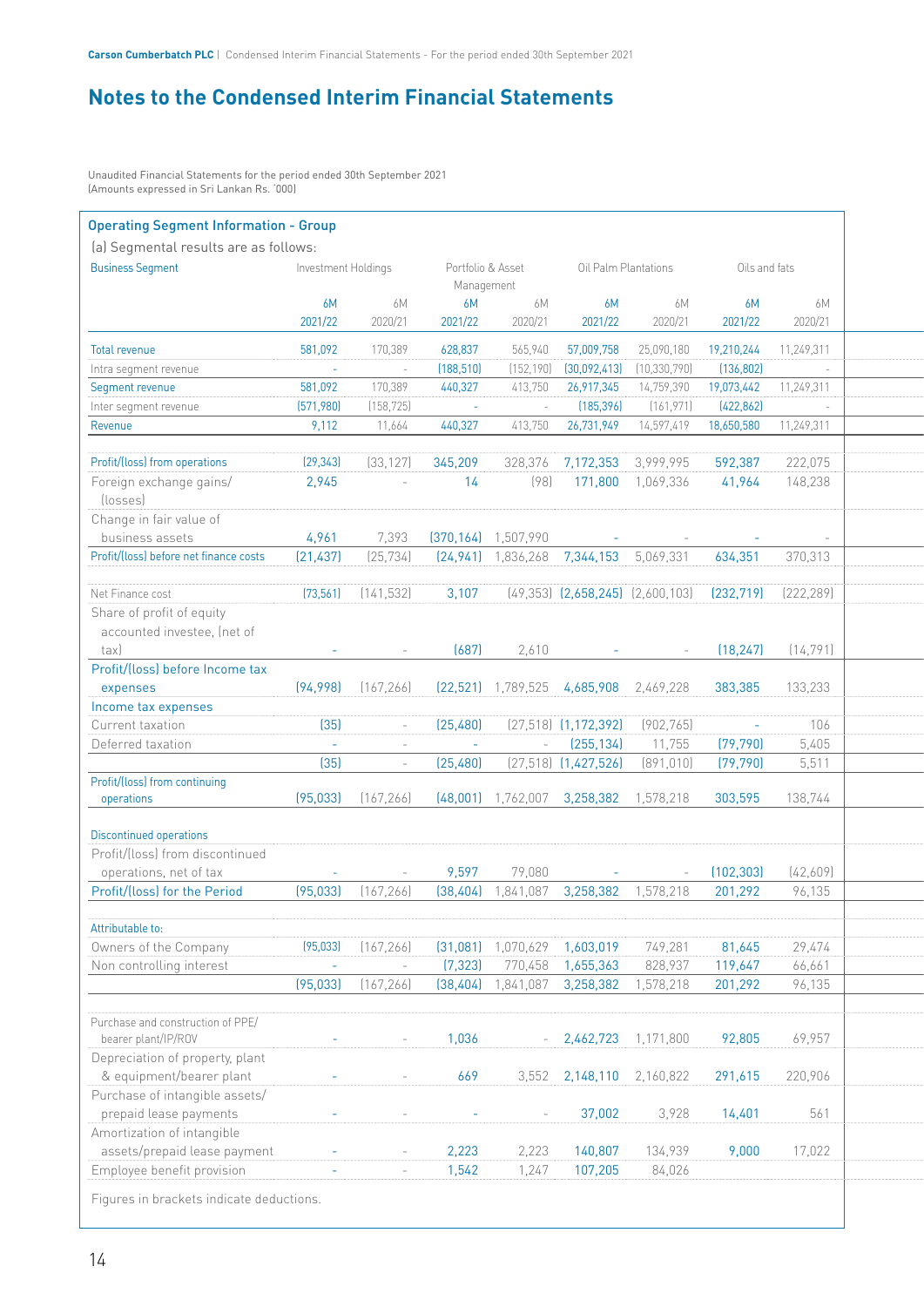(Amounts expressed in Sri Lankan Rs. '000)

|                                                   |                      | Real Estate              |                                                       |                              |                         |                         |                          |                                                          |                          |
|---------------------------------------------------|----------------------|--------------------------|-------------------------------------------------------|------------------------------|-------------------------|-------------------------|--------------------------|----------------------------------------------------------|--------------------------|
| Beverage                                          |                      |                          |                                                       | Leisure                      |                         | Management Services     |                          | Group                                                    |                          |
| 6M                                                | 6M                   | 6M                       | 6M                                                    | 6M                           | 6M                      | 6M                      | 6M                       | 6M                                                       | 6M                       |
| 2021/22                                           | 2020/21              | 2021/22                  | 2020/21                                               | 2021/22                      | 2020/21                 | 2021/22                 | 2020/21                  | 2021/22                                                  | 2020/21                  |
| 23,255,924                                        | 22,757,547           | 139,857                  | 133,541                                               | 105,157                      | 88,905                  | 262,783                 |                          | 260,860 101,193,652                                      | 60,316,673               |
| (925, 192)                                        | (673,934)            | $\sim 10^{11}$ m $^{-1}$ | $\mathcal{L}_{\rm{max}}$ and $\mathcal{L}_{\rm{max}}$ | $\sim 10^{11}$ m $^{-1}$     | $\sim 10^{-10}$         | $\sim 100$ km s $^{-1}$ |                          | $-$ (31,342,917) (11,156,914)                            |                          |
| 22,330,732                                        | 22,083,613           | 139,857                  | 133,541<br>(11,675)                                   | 105,157                      | 88,905                  | 262,783<br>(254, 331)   | 260,860<br>(252, 215)    | 69,850,735<br>(1,449,657)                                | 49,159,759<br>(584, 586) |
| <b>Contract Contract</b><br>22,330,732 22,083,613 | $\sim$ $-$           | (15,088)<br>124,769      | 121,866                                               | <b>Contractor</b><br>105,157 | 88,905                  | 8,452                   | 8,645                    | 68,401,078                                               | 48,575,173               |
|                                                   |                      |                          |                                                       |                              |                         |                         |                          |                                                          |                          |
| 1,805,534                                         | 2,210,158            | 81,958                   | 82,091                                                | (105, 244)                   | (126, 742)              | 2,807                   | 15,222                   | 9,865,661                                                | 6,698,048                |
| [2,697]                                           | 6,525                | $\sim$ $-$               |                                                       | $\sim$                       | $\sim$                  | <b>Contract</b>         | $\sim$                   |                                                          | 214,026 1,224,001        |
|                                                   |                      |                          |                                                       |                              |                         |                         |                          |                                                          |                          |
| $\sim$ $-$                                        | $\sim$               | 261                      |                                                       | $\sim$                       | $\sim$                  | $\sim$                  | $\sim$                   | $(364, 942)$ 1,515,383                                   |                          |
| 1,802,837 2,216,683                               |                      | 82,219                   | 82,091                                                | (105, 244)                   | (126, 742)              | 2,807                   |                          |                                                          |                          |
|                                                   |                      |                          |                                                       |                              |                         |                         |                          |                                                          |                          |
| (199, 857)                                        | (401, 885)           | 4,162                    | 6,296                                                 | (5,706)                      | (1, 276)                | 420                     |                          | $(1,591)$ $(3,162,399)$ $(3,411,734)$                    |                          |
|                                                   |                      |                          |                                                       |                              |                         |                         |                          |                                                          |                          |
| $\sim$                                            | $\sim$               | $\sim$                   |                                                       |                              | $\sim$                  | $\sim$                  | $\sim$                   | (18, 934)                                                | (12, 181)                |
|                                                   |                      |                          |                                                       |                              |                         |                         |                          |                                                          |                          |
| 1,602,980 1,814,798                               |                      | 86,381                   | 88,387                                                | (110, 950)                   | (128, 018)              | 3,227                   |                          | 13,631  6,533,412  6,013,517                             |                          |
|                                                   |                      |                          |                                                       |                              |                         |                         |                          |                                                          |                          |
| (657, 736)                                        | (753, 944)           | (19, 502)                | (22, 405)                                             | (395)                        | (1, 582)                | $\sim$ $-$              |                          | $-$ (1,875,540) (1,708,108)                              |                          |
| 136,206                                           | 34,029<br>(719, 915) | (123)<br>(19,625)        | [8,433]<br>(30, 838)                                  | 16,250<br>15,855             | 15,959<br>14,377        | $\sim$                  |                          | $-$ (182,591)                                            | 58,715                   |
| (521, 530)                                        |                      |                          |                                                       |                              |                         | $\sim$ $ \sim$          |                          | $-$ (2,058,131) (1,649,393)                              |                          |
| 1,081,450 1,094,883                               |                      | 66,756                   | 57,549                                                | (95, 095)                    | (113, 641)              | 3,227                   |                          | 13,631  4,475,281  4,364,124                             |                          |
|                                                   |                      |                          |                                                       |                              |                         |                         |                          |                                                          |                          |
|                                                   |                      |                          |                                                       |                              |                         |                         |                          |                                                          |                          |
|                                                   | $\sim$               |                          |                                                       |                              |                         | $\sim$                  |                          | (92, 706)                                                | 36,471                   |
| 1,081,450 1,094,883                               |                      | 66,756                   | 57,549                                                | (95, 095)                    | (113, 641)              | 3,227                   |                          | 13,631  4,382,575  4,400,595                             |                          |
|                                                   |                      |                          |                                                       |                              |                         |                         |                          |                                                          |                          |
|                                                   |                      |                          |                                                       |                              |                         |                         |                          |                                                          |                          |
| 478,690<br>602,760                                | 487,462<br>607,421   | 62,292<br>4,464          | 53,298<br>4,251                                       | (85, 566)<br>(9,529)         | (102, 254)<br>(11, 387) | 3,227<br>$\sim$ $-$     |                          | 13,631  2,017,193  2,134,254<br>$-2,365,382$ $2,266,341$ |                          |
| 1,081,450 1,094,883                               |                      | 66,756                   | 57,549                                                | (95, 095)                    | (113, 641)              | 3,227                   |                          | 13,631  4,382,575  4,400,595                             |                          |
|                                                   |                      |                          |                                                       |                              |                         |                         |                          |                                                          |                          |
|                                                   |                      |                          |                                                       |                              |                         |                         |                          |                                                          |                          |
| 919,875 602,835                                   |                      | 2,752                    | 300                                                   | 5,883                        | 229                     | 2,429                   |                          | 3,248 3,487,502 1,848,369                                |                          |
|                                                   | 757,946 670,091      | 144                      | 89                                                    | 46,498                       | 41,896                  | 21,811                  |                          | 18,213 3,266,793 3,115,569                               |                          |
|                                                   |                      |                          |                                                       |                              |                         |                         |                          |                                                          |                          |
|                                                   |                      |                          |                                                       |                              |                         |                         |                          |                                                          |                          |
|                                                   |                      | $\sim$                   | $-$                                                   | $\sim$                       | $\sim$                  | $\sim$                  | $\alpha_{\rm{max}}=0.01$ | 51,403                                                   | 4,489                    |
|                                                   |                      |                          |                                                       |                              |                         |                         |                          |                                                          |                          |
| 6,291<br>(7,669)                                  | 2,911<br>8,665       | $\sim$ $ \sim$<br>155    | $-$<br>155                                            | 269<br>2,364                 | 168<br>2,126            | $\sim$ $-$<br>9,000     | 47<br>9,000              | 158,590<br>112,597                                       | 157,309<br>105,219       |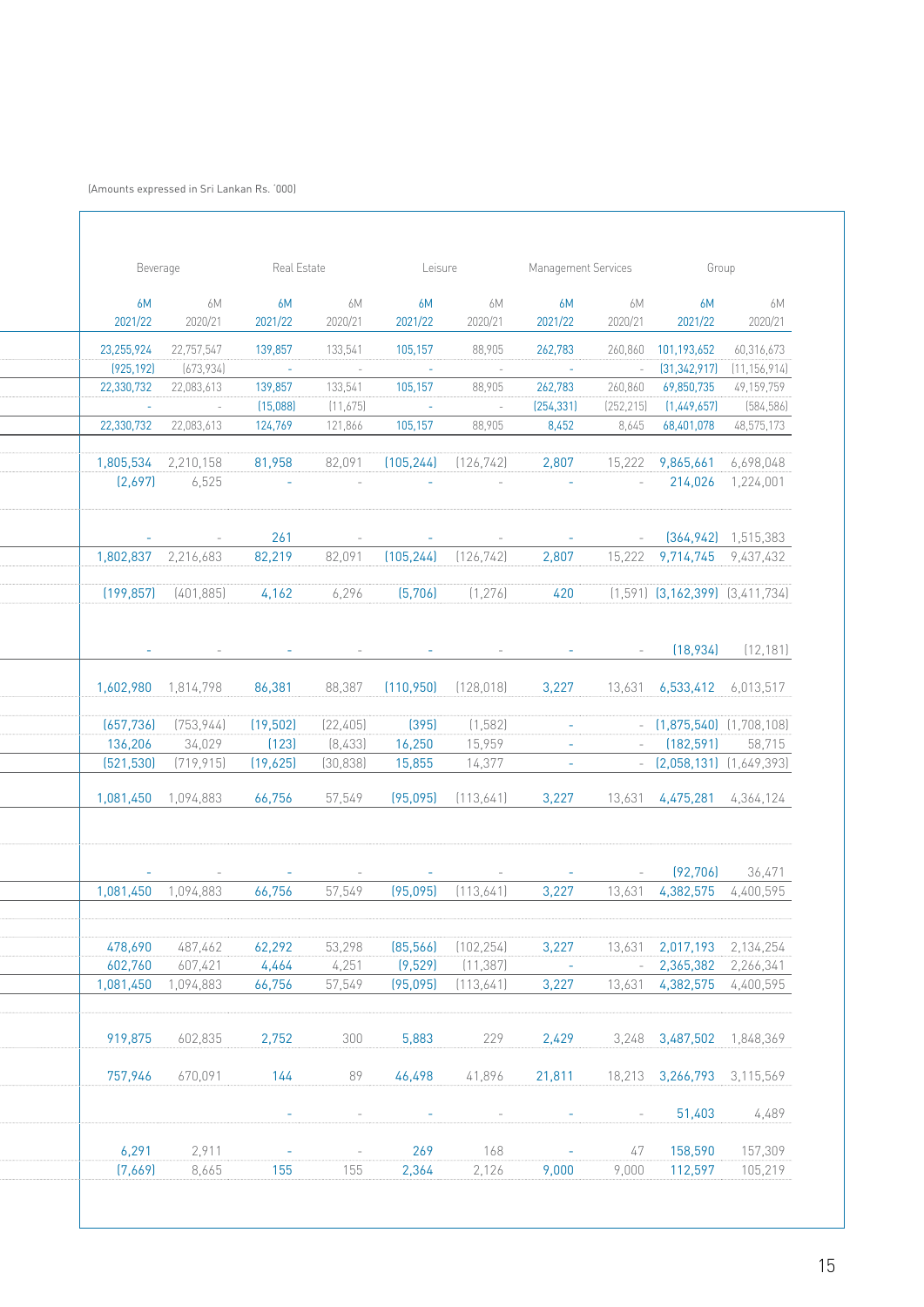(Amounts expressed in Sri Lankan Rs. '000) Unaudited Financial Statements for the period ended 30th September 2021

|                                                  | <b>Operating Segment Information - Group</b> |                       |            |                                 |                                                                  |                      |                                                                               |                          |
|--------------------------------------------------|----------------------------------------------|-----------------------|------------|---------------------------------|------------------------------------------------------------------|----------------------|-------------------------------------------------------------------------------|--------------------------|
| (b) Segments Assets/ liabilities are as follows: |                                              |                       |            |                                 |                                                                  |                      |                                                                               |                          |
|                                                  | Investment Holdings                          |                       |            | Portfolio & Asset<br>Management |                                                                  | Oil Palm Plantations | Oils and fats                                                                 |                          |
| As at                                            |                                              | 30.09.2021 31.03.2021 |            |                                 |                                                                  |                      | 30.09.2021 31.03.2021 30.09.2021 31.03.2021 30.09.2021 31.03.2021             |                          |
| <b>SEGMENT ASSETS</b>                            |                                              |                       |            |                                 |                                                                  |                      |                                                                               |                          |
| <b>Non - Current Assets</b>                      |                                              |                       |            |                                 |                                                                  |                      |                                                                               |                          |
| Fixed assets*                                    |                                              |                       | 7,047      |                                 | 2,541 70,676,367 70,358,475                                      |                      |                                                                               | 7,999,361 8,179,474      |
| Intangible assets (Including land                |                                              |                       |            |                                 |                                                                  |                      |                                                                               |                          |
| rights)                                          |                                              |                       | 187,555    | 189,779                         | 7,132,563                                                        | 7,130,748            | 1,289,290                                                                     | 1,276,476                |
| Investments in equity and debt                   |                                              |                       |            |                                 |                                                                  |                      |                                                                               |                          |
| securities                                       | 1,945,859                                    | 2,068,161             | 6,394,847  | 6,791,633                       | $\sim$                                                           |                      | 587,193                                                                       | 606,683                  |
| Deferred tax assets                              |                                              |                       | 2,447      | 2,447                           | 3,368,016                                                        | 3,450,091            |                                                                               |                          |
| Other financial receivables                      |                                              |                       |            |                                 |                                                                  |                      |                                                                               |                          |
| Other non financial receivables                  |                                              |                       |            |                                 | 9,601,994                                                        | 9,441,434            |                                                                               |                          |
| Total non - current assets                       | 1,945,859                                    | 2,068,161             | 6,591,896  |                                 | 6,986,400 90,778,940 90,380,748                                  |                      |                                                                               | 9,875,844 10,062,633     |
|                                                  |                                              |                       |            |                                 |                                                                  |                      |                                                                               |                          |
| <b>Current Assets</b>                            |                                              |                       |            |                                 |                                                                  |                      |                                                                               |                          |
| Inventories / biological assets                  |                                              |                       |            |                                 | 6,213,730                                                        | 5,176,264            | 4,597,776                                                                     | 3,656,568                |
| Trade debtors and other                          |                                              |                       |            |                                 |                                                                  |                      |                                                                               |                          |
| financial assets                                 | 126                                          | 10,158                | 37,518     | 208,388                         | 2,896,985                                                        | 2,559,377            | 4,121,347                                                                     | 3,259,162                |
| Other non financial receivables                  | 10,337                                       | 8,364                 | 25,487     |                                 | 77,215 6,132,274                                                 | 7,471,993            | 741,460                                                                       | 309,909                  |
| Financial assets measured at                     |                                              |                       |            |                                 |                                                                  |                      |                                                                               |                          |
| fair value through profit or                     |                                              |                       |            |                                 |                                                                  |                      |                                                                               |                          |
| loss                                             | 95,543                                       | 90,581                | 10,066,418 | 9,862,924                       | 464,990                                                          | 190,596              | 58,903                                                                        | $\overline{\phantom{a}}$ |
| Cash and cash equivalents                        | 165,946                                      | 903,460               | 2,170,193  | 2,491,466                       | 6,722,504                                                        | 4,063,252            | 1,317,463                                                                     | 1,390,255                |
|                                                  | 271,952                                      |                       |            |                                 | 1,012,563 12,299,616 12,639,993 22,430,483 19,461,482 10,836,949 |                      |                                                                               | 8,615,894                |
| Assets held for sale                             |                                              |                       | 795,787    | 787,937                         |                                                                  |                      | 701,165                                                                       | 723,161                  |
| Total current assets                             | 271,952                                      |                       |            |                                 | 1,012,563 13,095,403 13,427,930 22,430,483 19,461,482 11,538,114 |                      |                                                                               | 9,339,055                |
| Total segmental assets                           | 2,217,811                                    |                       |            |                                 |                                                                  |                      | 3,080,724 19,687,299 20,414,330 113,209,423 109,842,230 21,413,958 19,401,688 |                          |
|                                                  |                                              |                       |            |                                 |                                                                  |                      |                                                                               |                          |
| <b>SEGMENT LIABILITIES</b>                       |                                              |                       |            |                                 |                                                                  |                      |                                                                               |                          |
| Non - Current Liabilities                        |                                              |                       |            |                                 |                                                                  |                      |                                                                               |                          |
| Loans and borrowings                             | 672,917                                      | 343,750               |            |                                 | $-46,999,406$                                                    | 48,300,400           | 2,679,489                                                                     | 2,960,308                |
| Other financial payables                         |                                              |                       |            |                                 | 1,281,300                                                        | 1,924,535            |                                                                               |                          |
| Other non financial liabilities                  | $\sim$                                       |                       | 14,157     | 12,615                          | 1,319,183                                                        | 1,272,218            | 36                                                                            |                          |
| Deferred tax liabilities                         |                                              |                       |            |                                 | 3,604,180                                                        | 3,431,912            | 645,204                                                                       | 568,289                  |
| Total non - current liabilities                  | 672,917                                      | 343,750               | 14,157     |                                 | 12,615 53,204,069 54,929,065                                     |                      | 3,324,729                                                                     | 3,528,597                |
|                                                  |                                              |                       |            |                                 |                                                                  |                      |                                                                               |                          |
| <b>Current Liabilities</b>                       |                                              |                       |            |                                 |                                                                  |                      |                                                                               |                          |
| Trade and other financial                        |                                              |                       |            |                                 |                                                                  |                      |                                                                               |                          |
|                                                  | 214,800                                      | 211,249               | 130,885    |                                 | 110,518 11,307,853 11,711,676                                    |                      | 3,698,049                                                                     | 2,407,107                |
| liabilities                                      |                                              |                       |            |                                 |                                                                  |                      | 7,648,876                                                                     | 8,510,662                |
| Loans and borrowings                             | 1,218,332                                    | 2,433,178             | 67,386     | 217,831                         | 13,838,162 11,982,433                                            |                      |                                                                               |                          |
| <b>Total current liabilities</b>                 | 1,433,132                                    | 2,644,427             | 198,271    |                                 |                                                                  |                      | 328,349 25,146,015 23,694,109 11,346,925 10,917,769                           |                          |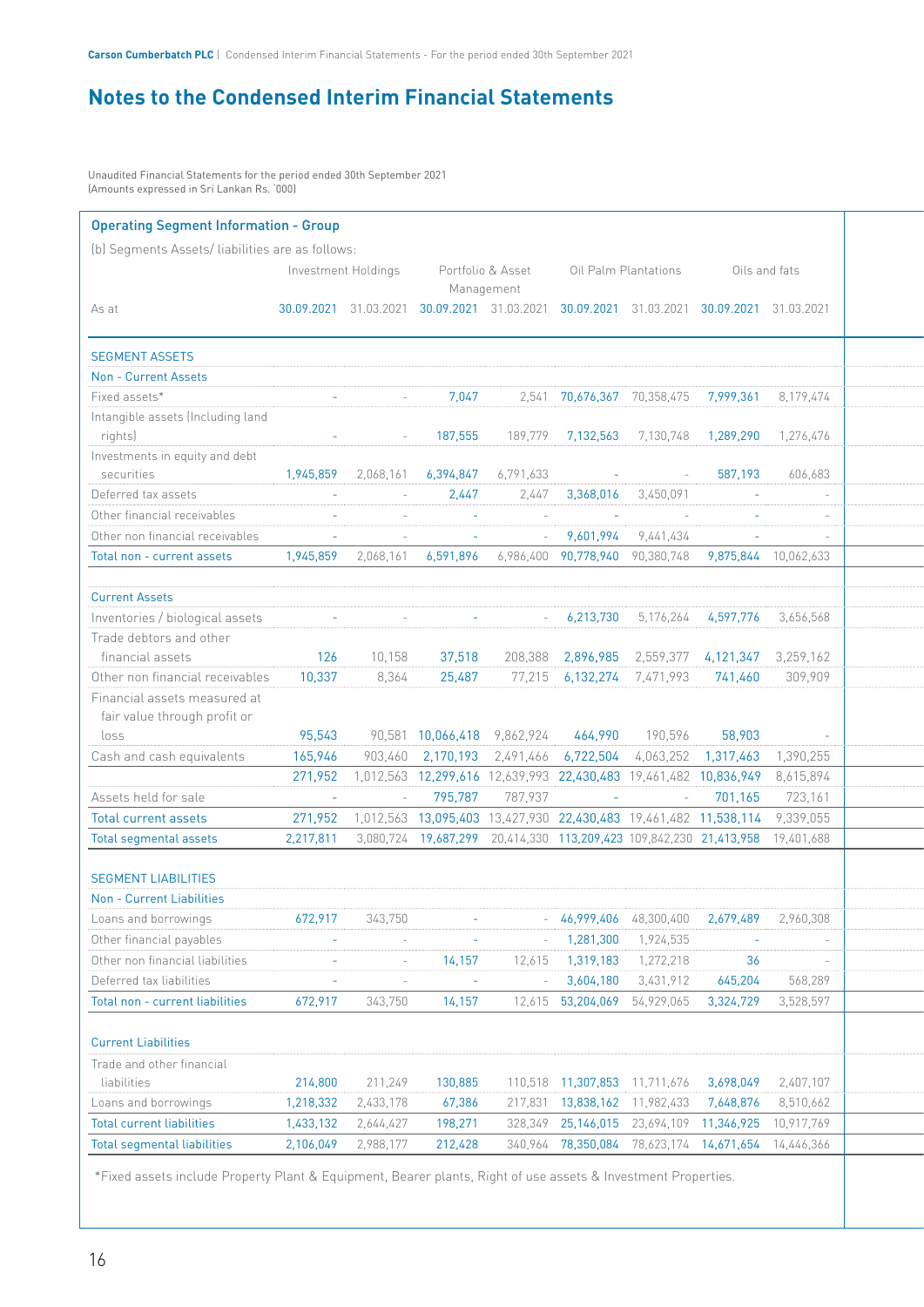| 30.09.2021 31.03.2021 30.09.2021 31.03.2021 30.09.2021 31.03.2021 30.09.2021 31.03.2021 30.09.2021 31.03.2021<br>57,635<br>2,306,999<br>52,896 105,293,522 105,050,348<br>1,344<br>530 10,166,795 10,160,941<br>439<br>$-8,927,899$<br>$\sim 10^{-1}$<br>$\sim$ $-$<br>19,792 3,414,116<br>19,793<br>$\sim$<br>24,759<br>$\sim$<br>$\sim$<br>$-9,601,994$ $9,441,434$<br>$\sim$ $-$<br>$\sim$ $-$<br>73,218 137,429,085 137,640,150<br>2,333,102<br>77,867<br>18,515<br>176<br>108 15,546,283 12,637,121 |
|----------------------------------------------------------------------------------------------------------------------------------------------------------------------------------------------------------------------------------------------------------------------------------------------------------------------------------------------------------------------------------------------------------------------------------------------------------------------------------------------------------|
|                                                                                                                                                                                                                                                                                                                                                                                                                                                                                                          |
|                                                                                                                                                                                                                                                                                                                                                                                                                                                                                                          |
|                                                                                                                                                                                                                                                                                                                                                                                                                                                                                                          |
|                                                                                                                                                                                                                                                                                                                                                                                                                                                                                                          |
|                                                                                                                                                                                                                                                                                                                                                                                                                                                                                                          |
|                                                                                                                                                                                                                                                                                                                                                                                                                                                                                                          |
|                                                                                                                                                                                                                                                                                                                                                                                                                                                                                                          |
|                                                                                                                                                                                                                                                                                                                                                                                                                                                                                                          |
| 28,549<br>192<br>192 8,278,185 6,967,490                                                                                                                                                                                                                                                                                                                                                                                                                                                                 |
| 5,628<br>39,583 8,381,861 8,986,917<br>44,476                                                                                                                                                                                                                                                                                                                                                                                                                                                            |
|                                                                                                                                                                                                                                                                                                                                                                                                                                                                                                          |
| 16,270<br>$-10,732,448$ 10,165,714<br>$\alpha$ , $\beta$ , $\alpha$ , $\beta$<br>137,691<br>71,306 22,351,305 19,165,722<br>46,065                                                                                                                                                                                                                                                                                                                                                                       |
| 111,189 65,290,082 57,922,964<br>206,653<br>90,909                                                                                                                                                                                                                                                                                                                                                                                                                                                       |
| $- 1,496,952$ 1,511,098<br><b>Contractor</b><br>$\sim 10^{-10}$ m $^{-1}$                                                                                                                                                                                                                                                                                                                                                                                                                                |
| 111,189 66,787,034 59,434,062<br>206,653<br>90,909                                                                                                                                                                                                                                                                                                                                                                                                                                                       |
| 2,539,755<br>168,776<br>184,407 204,216,119 197,074,212                                                                                                                                                                                                                                                                                                                                                                                                                                                  |
|                                                                                                                                                                                                                                                                                                                                                                                                                                                                                                          |
| 137,166<br>$-53,012,694$ $54,822,111$<br>$\sim 10^{-1}$<br>$- 1,367,162$ 2,013,397<br>the second control of the second control of                                                                                                                                                                                                                                                                                                                                                                        |
| 28,783<br>91,629<br>88,193 1,692,559 1,649,427                                                                                                                                                                                                                                                                                                                                                                                                                                                           |
| 221,666<br>$-10,350,911$ $10,254,060$<br>$\mathcal{L}(\mathcal{A})$ , $\mathcal{A}(\mathcal{A})$                                                                                                                                                                                                                                                                                                                                                                                                         |
| 88,193 66,423,326 68,738,995<br>387,615<br>91,629                                                                                                                                                                                                                                                                                                                                                                                                                                                        |
|                                                                                                                                                                                                                                                                                                                                                                                                                                                                                                          |
| 94,617<br>113,156<br>136,436 21,050,317 21,370,052                                                                                                                                                                                                                                                                                                                                                                                                                                                       |
| 119,136<br>$-32,793,197$ 27,884,640<br>$\mathcal{L}(\mathcal{L})$ and $\mathcal{L}(\mathcal{L})$                                                                                                                                                                                                                                                                                                                                                                                                         |
| 136,436 53,843,514 49,254,692<br>213,753<br>113,156<br>601,368<br>204,785<br>224,629 120,266,840 117,993,687                                                                                                                                                                                                                                                                                                                                                                                             |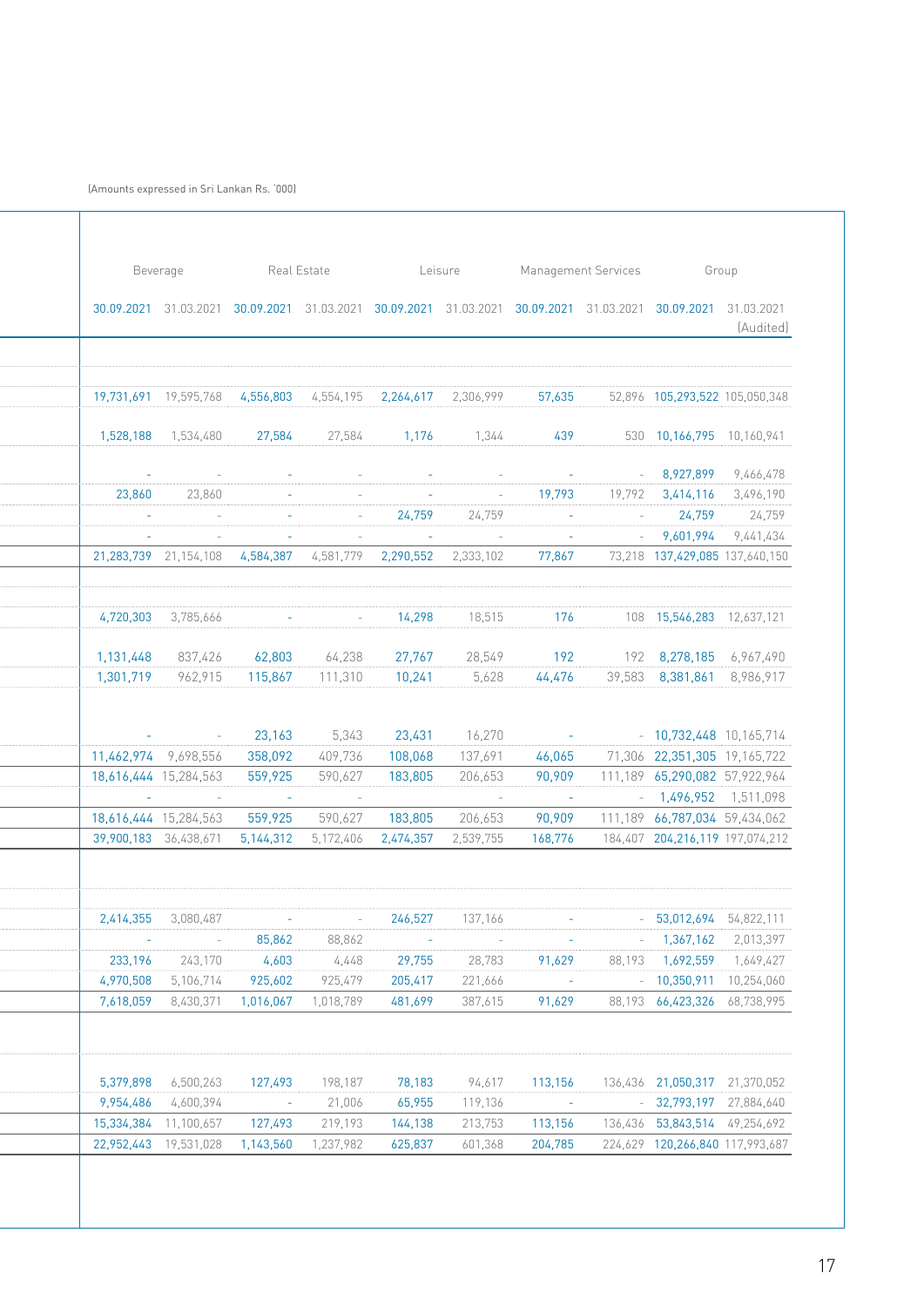(Amounts expressed in Sri Lankan Rs. '000) Unaudited Financial Statements for the period ended 30th September 2021

### 1. REPORTING ENTITY

Carson Cumberbatch PLC is a limited liability company which is incorporated in Sri Lanka. The ordinary shares of the Company have a primary listing on the Colombo Stock Exchange.

The Group is a diversified conglomerate having businesses ranging from oil palm plantations in Indonesia, palm oil refining in Malaysia to breweries, investment holdings, portfolio & assets management, real estate and leisure in Sri Lanka. The Group has offices in Malaysia, Singapore, Indonesia and India, in addition to Sri Lanka.

There were no significant changes in the nature of the principal activities of the Company and the Group during the financial period under review.

## 2. BASIS OF PREPARATION OF INTERIM CONDENSED FINANCIAL STATEMENTS

The interim condensed consolidated financial statements for the period ended 30th September 2021 have been prepared in accordance with LKAS 34 Interim Financial Reporting. The Group has applied the same accounting policies and methods of computation in the preparation of the consolidated financial statements for the current reporting period compared with the financial statements as at 31 March 2021.

The presentation and classification of the financial statements of the previous period have been amended, where relevant, for better presentation and to be comparable with those of the current period.

The interim condensed financial statements are presented in Sri Lankan Rupees (LKR) and all values are rounded to the nearest thousand except when otherwise indicated.

#### Fair value measurement and related fair value disclosures

The fair values of all the financial assets and financial liabilities recognised during the period were not materially different from the transaction prices at the date of initial recognition. There were no transfers between Level 1 and Level 2 and no transfers into or out of Level 3 categories as per the fair value hierarchy, during the period. The fair value changes on financial instruments in Level 3 category were properly recorded in the statement of other comprehensive income and there were no purchases and/or disposals during the period.

Fair valuation was done as of 30th September 2021 for all unquoted equity shares classified as Level 3 within the fair value hierarchy according to fair valuation methodology. Fair value would not significantly vary if one or more of the inputs were changed.

#### Impact from Depreciation rate revision in plantation sector

The Group's upstream plantation companies, having reviewed the economic useful life periods used for depreciation of its Property, Plant & Equipment classes, inter-alia, against those used by industry peers have changed same to be in line with the industry standards. This change in estimation is effected prospectively and accordingly the impact of this change for the period under review amounting to Rs.527 mn (USD 2.63 mn) has been included in the consolidated income statement.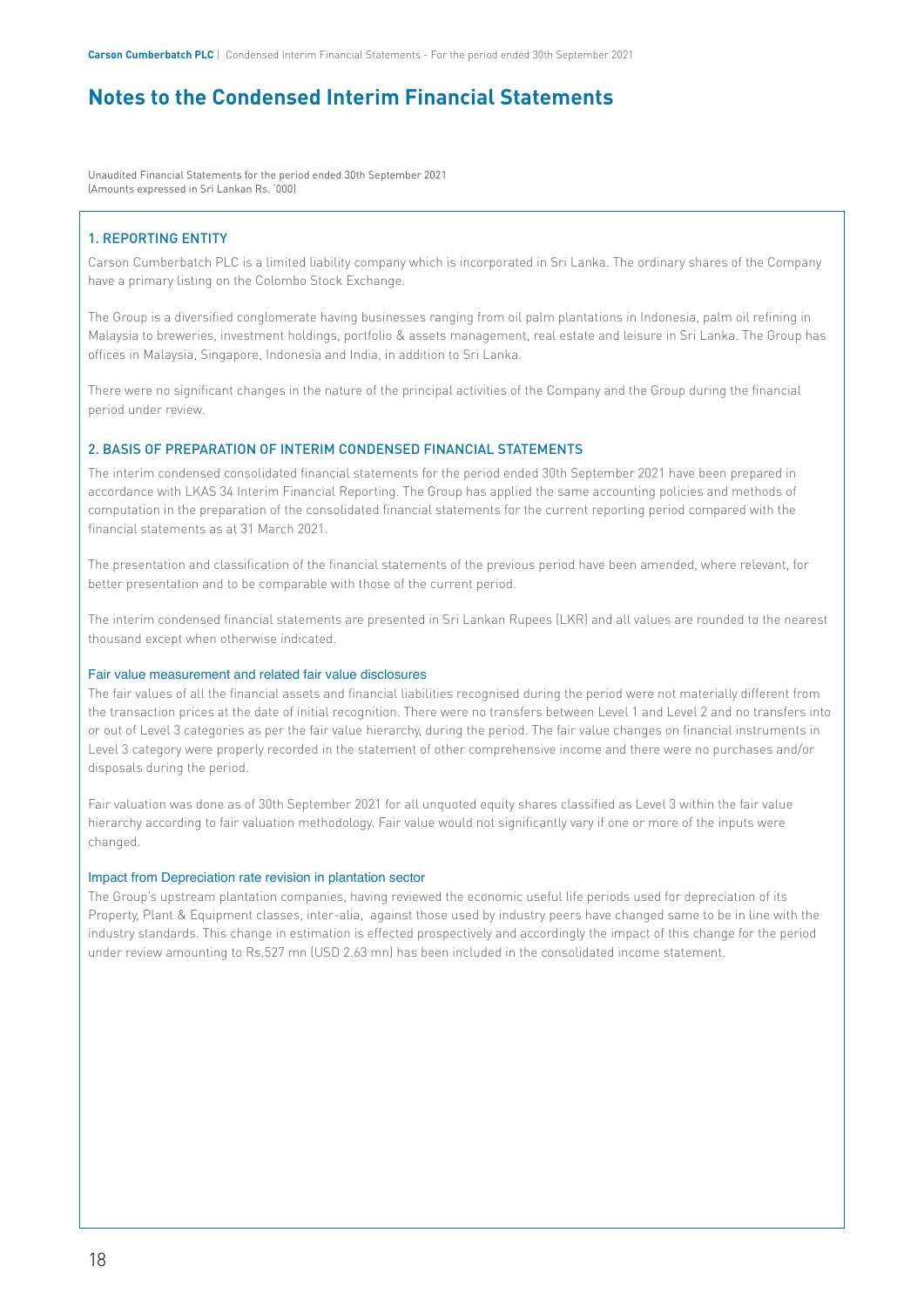(Amounts expressed in Sri Lankan Rs. '000) Unaudited Financial Statements for the period ended 30th September 2021

## 3. DISPOSAL OF MAJORITY HOLDING IN GUARDIAN CAPITAL PARTNERS PLC BY CEYLON GUARDIAN INVESTMENT TRUST PLC

The Group Subsidiary Ceylon Guardian Investment Trust PLC (CGIT), on 28th October 2021, disposed its entire holding of Guardian Capital Partners PLC (GCP), amounting to 21,692,800 ordinary shares or 83.97% equity stake of GCP held by CGIT to a nonrelated party, for a purchase consideration of Rs.32.30 per share through the trading floor of the Colombo Stock Exchange. The total consideration of the transaction was Rs.700,677,440.

In terms of Rule 31(1)(a) of the Company Take-overs and Mergers code 1995 (as amended in 2003) issued by the Securities and Exchange commission of Sri Lanka under the Securities and Exchange Commission of Sri Lanka Act No. 19 of 2021 the buyer is required to make a mandatory offer to the remaining shareholders of GCP to acquire the ordinary shares.

## 4. SEGMENTAL INFORMATION

For management purposes the Group's primary format segment reporting is Industry segments. The risks and returns of the Group's operations are primarily determined by the nature of the different activities that the group engages in, rather than the geographical location of these operations.

This is reflected by the Group's organizational structure. Industry segment activities of the group have been broadly classified into eight segments: Investment Holdings, Portfolio and Asset Management, Oil Palm Plantations, Beverage, Real-Estate, Leisure, Oils & Fats and Management Services according to the nature of product sold or service rendered. The principal product and services of each segments are follows.

| Investment Holdings            |                          | - Holding of Strategic Investments                                                                                     |
|--------------------------------|--------------------------|------------------------------------------------------------------------------------------------------------------------|
| Portfolio and Asset Management | $\sim$                   | Investment and management of listed, private equity, fixed income and unit trust<br>investments                        |
| Oils & Fats                    | $ \,$                    | Manufacturing, marketing and selling of refined oils and specialty fats to the relevant<br>industry customers.         |
| Oil Palm Plantations           |                          | - Production and sale of palm oil, palm kernel and fresh fruit bunches (FFB) to the local<br>and international market. |
| Beverage                       |                          | - Production and sale of Beer, import & distribution of alcoholic beverages.                                           |
| Real Estate                    | $\sim$                   | Letting office and warehouse premises on rent for commercial purposes.                                                 |
| Leisure                        | $\sim$                   | Hoteliering.                                                                                                           |
| <b>Management Services</b>     | $\overline{\phantom{a}}$ | Providing support services to the Group Companies.                                                                     |

Sales between segments are made at prices that approximate the market prices. Segment revenue, segment expenses and segment results include transactions between industry segments. These transactions and any unrealized profits and losses are eliminated on consolidation. Segmental expenses are expenses that are directly attributed to a relevant segment or a portion of expenses that can be allocated on a reasonable basis as determined by the Management.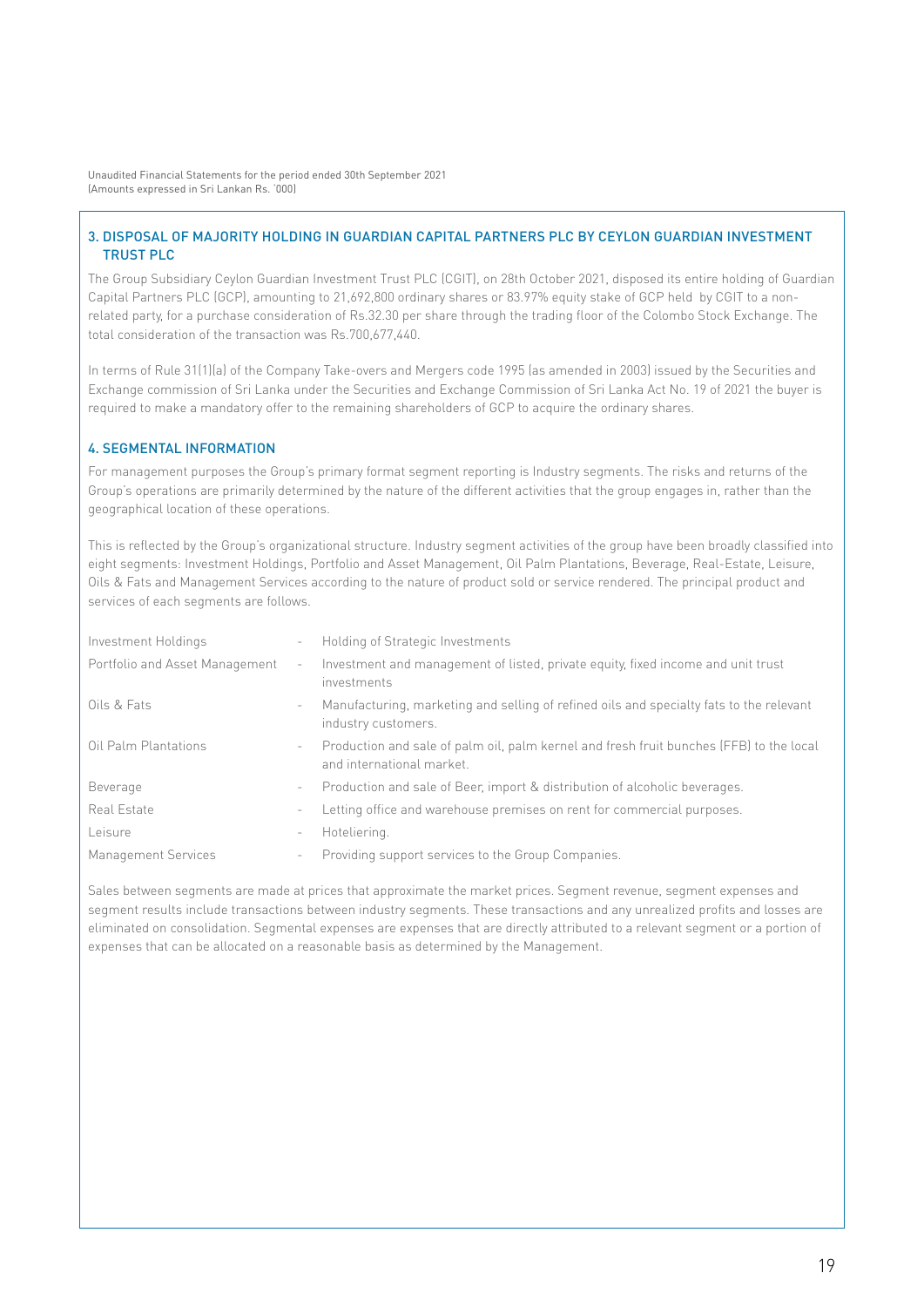(Amounts expressed in Sri Lankan Rs. '000) Unaudited Financial Statements for the period ended 30th September 2021

## 5. EXCHANGE RATES

The results and net assets of the Group, as reported in Sri Lankan Rupees, are affected by movements in exchange rates between Sri Lankan Rupees and operational currencies of overseas subsidiaries. Carson Cumberbatch PLC uses the average of respective exchange rates prevailing during the period to translate the results and cash flows of overseas Group subsidiaries and associates into Sri Lankan Rupees and period end rates to translate the net assets of those undertakings. The currencies which most influence these translations and the relevant exchange rates, are:

|                        | <b>Six Months</b><br>ended | Six Months<br>ended | <b>First Quarter</b><br>ended | Year<br>ended |
|------------------------|----------------------------|---------------------|-------------------------------|---------------|
|                        | 30.09.2021                 | 30.09.2020          | 30.06.2021                    | 31.03.2021    |
| Average rates:         |                            |                     |                               |               |
| Malaysian Ringgit      | 48.02                      | 43.87               | 48.17                         | 45.13         |
| US Dollar              | 200.01                     | 187.05              | 199.44                        | 188.62        |
| Indonesian Rupiah (Rp) | 0.0139                     | 0.0126              | 0.0138                        | 0.0130        |
| Indian Rupee           | 2.70                       | 2.49                | 2.70                          | 2.54          |
| Period-end rates:      |                            |                     |                               |               |
| Malaysian Ringgit      | 1777                       | 77.75               | 1811                          | 1792          |

| Malaysian Ringgit      | 47 76  | 44 65  |                    |        |
|------------------------|--------|--------|--------------------|--------|
| US Dollar              | 200.75 | 185.16 | 200 1 <sup>.</sup> | 199 83 |
| Indonesian Rupiah (Rp) | በ በ14በ | ገ በ124 | በ በ138             |        |
| Indian Rupee           |        | h,     |                    |        |

## 6. DISCONTINUED OPERATIONS

### Profit /(loss) for the period from discontinued operations

|                                                                               |            | Group     |            |           |
|-------------------------------------------------------------------------------|------------|-----------|------------|-----------|
|                                                                               | 2Q 2021    | 2Q 2020   | 6M 2021    | 6M 2020   |
| Revenue                                                                       | 744,363    | 13,941    | 923,794    | 13,941    |
| Direct operating expenses                                                     | (747, 434) |           | (951, 129) |           |
|                                                                               | (3,071)    | 13,941    | (27, 335)  | 13,941    |
| Change in fair value of Fair Value Through Profit or Loss<br>financial assets |            | 55,176    |            | 55,176    |
| Other income                                                                  | 849        |           | (5, 924)   |           |
| Administrative expenses                                                       | (24, 151)  | [8,318]   | (46, 861)  | (16, 517) |
| Profit/(loss) from operations                                                 | (26, 373)  | 60,799    | (80, 120)  | 52,600    |
| Net finance cost                                                              | 325        | (14, 128) | (9, 556)   | (28, 252) |
| Profit/(loss) before Income tax expenses                                      | (26, 048)  | 46,671    | [89,676]   | 24,348    |
| Income tax expenses                                                           |            |           |            |           |
| Current taxation                                                              | (1, 598)   | (3, 254)  | (3,030)    | (3, 254)  |
| Deferred taxation                                                             |            |           |            |           |
|                                                                               | (1, 598)   | (3, 254)  | (3,030)    | (3, 254)  |
| Profit/(loss) from discontinued operations, net of tax                        | [27,646]   | 43,417    | (92, 706)  | 21,094    |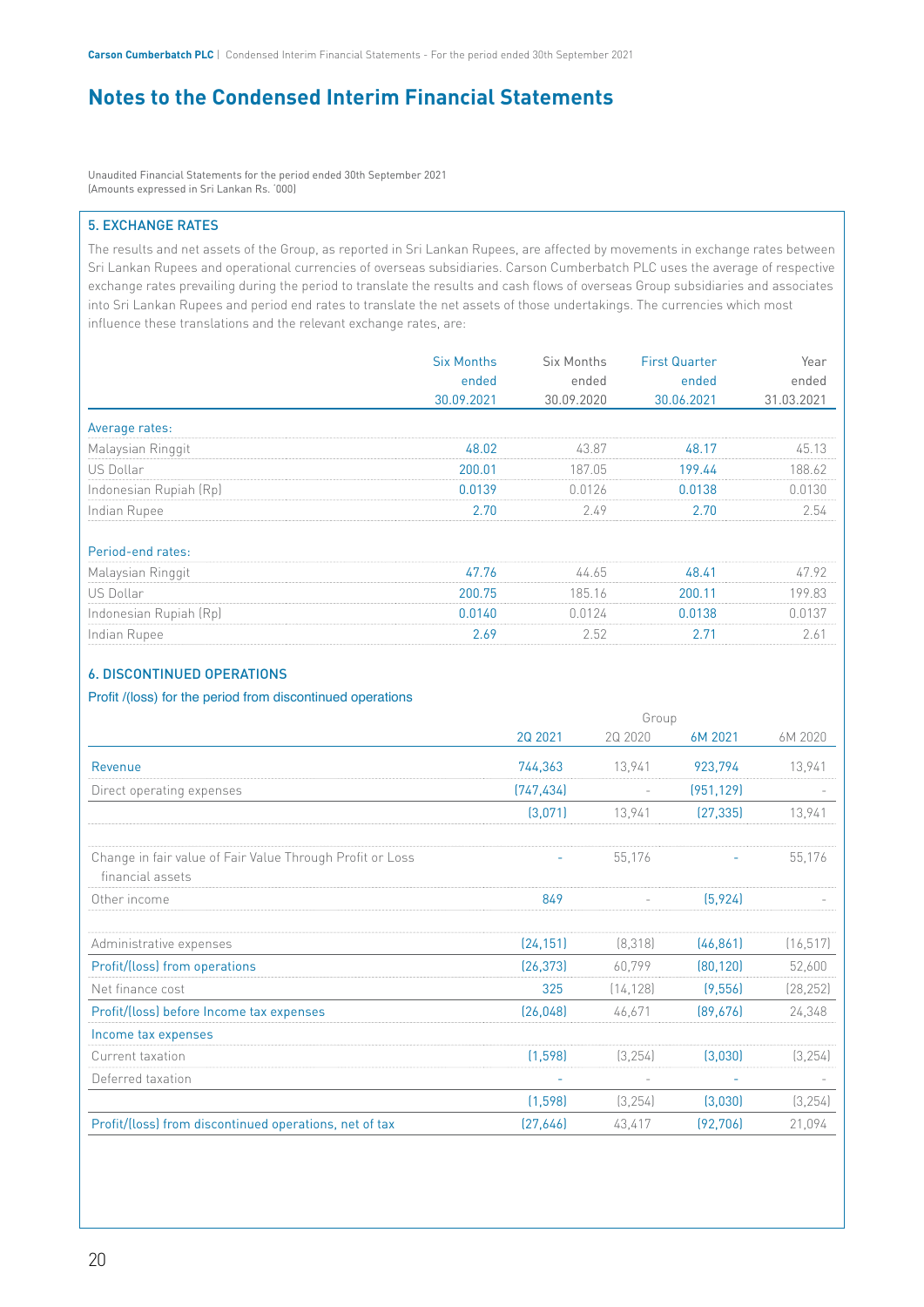(Amounts expressed in Sri Lankan Rs. '000) Unaudited Financial Statements for the period ended 30th September 2021

The major classes of assets of Oil and Fats segment (Indian operation) and Portfolio and Asset Management segment classified as held for sale as at 30th September 2021 are as follows:

|                                       |                |                          | Group       |             |
|---------------------------------------|----------------|--------------------------|-------------|-------------|
|                                       |                |                          | 30th        | 31st        |
|                                       |                |                          | September   | March       |
| As at                                 |                |                          | 2021        | 2021        |
| Oils and fats                         |                |                          |             |             |
| Non current assets                    |                |                          |             |             |
| Property, plant & equipments          |                |                          | 701,165     | 723,161     |
|                                       |                |                          | 701,165     | 723,161     |
|                                       |                |                          |             |             |
| <b>Portfolio and asset Management</b> |                |                          |             |             |
| <b>Current assets</b>                 |                |                          |             |             |
|                                       |                |                          |             |             |
| Cash & cash equivelants               |                |                          | 795,787     | 787,937     |
|                                       |                |                          | 795,787     | 787,937     |
| <b>Total Assets Held for sale</b>     |                |                          | 1,496,952   | 1,511,098   |
| <b>7. INTANGIBLE ASSETS</b>           |                |                          |             |             |
|                                       | Goodwill       | <b>Brand</b>             | Total as at | Total as at |
|                                       |                |                          | 30th        | 31st March  |
|                                       |                |                          | September   | 2021        |
|                                       |                |                          | 2021        |             |
| Cost                                  |                |                          |             |             |
| Balance at beginning of period        | 2,447,383      | 1,137,536                | 3,584,919   | 4,378,732   |
| Impairment loss                       | ÷.             | $\sim$                   | $\sim$      | [449,084]   |
|                                       | 2,447,383      | 1,137,536                | 3,584,919   | 3,929,648   |
| <b>Accumulated Amortisation</b>       |                |                          |             |             |
| Balance at beginning of period        | $\overline{a}$ | Î,                       |             | 327,289     |
| Amortization                          | $\equiv$       | $\overline{\phantom{a}}$ |             | 17,440      |
|                                       | $\bar{a}$      | $\bar{a}$                | u,          | 344,729     |
|                                       |                |                          |             |             |
| Balance at end of the period          | 2,447,383      | 1,137,536                | 3,584,919   | 3,584,919   |
|                                       |                |                          |             |             |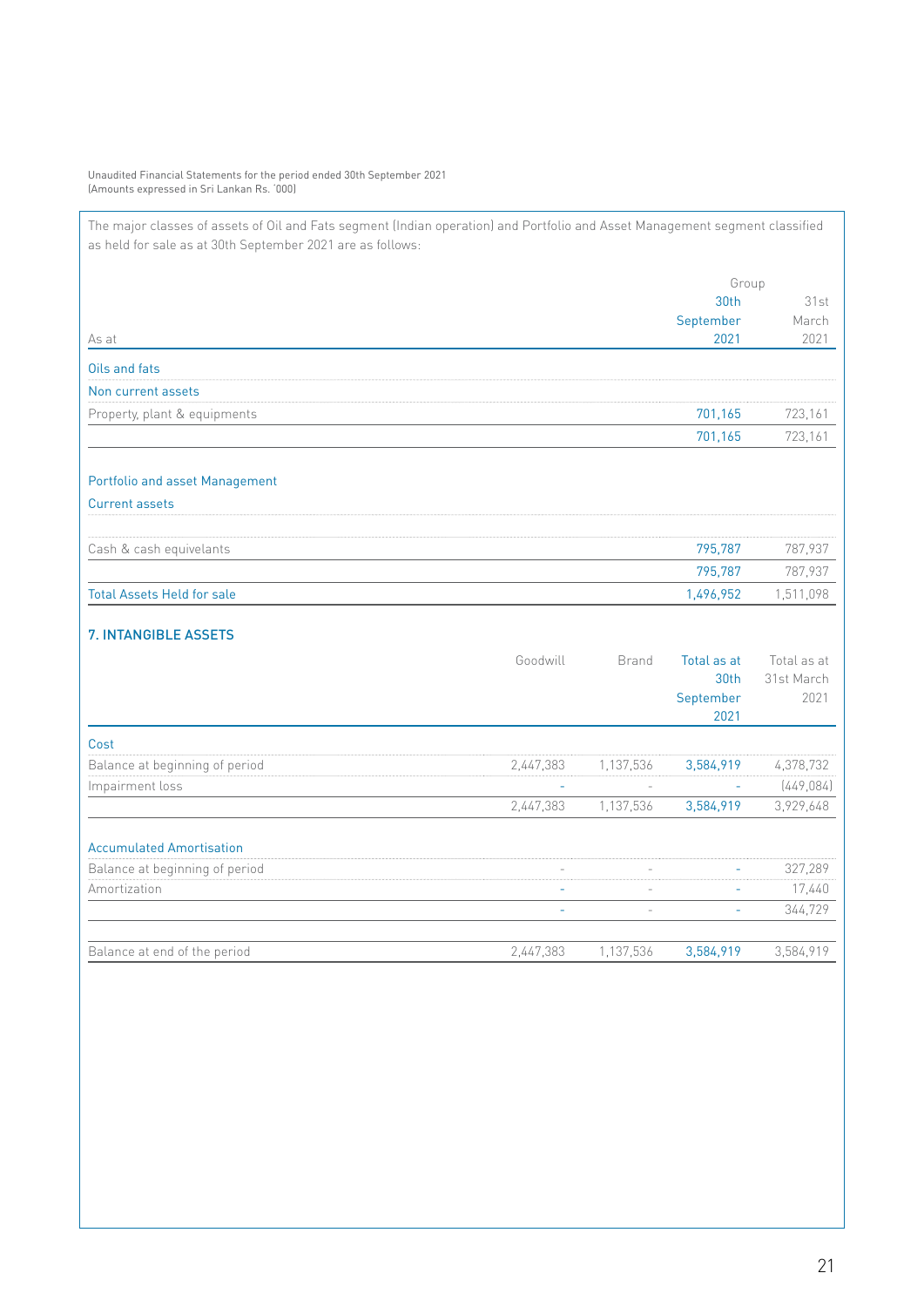(Amounts expressed in Sri Lankan Rs. '000) Unaudited Financial Statements for the period ended 30th September 2021

| 8. DIVIDEND PER SHARE                   |                |                |                             |      |
|-----------------------------------------|----------------|----------------|-----------------------------|------|
|                                         | Total dividend |                | Dividend per ordinary share |      |
| For the six months ended 30th September | 2021           | 2020           | 2021                        | 2020 |
| On Ordinary shares                      |                |                |                             |      |
| First interim for 2022                  | 294.580        | <b>Section</b> | 1.50                        |      |

Board of Directors approved the payment of first interim dividend of Rs. 1.50 per share for the year ending 31st March 2022, which was paid to the shareholders who had provided complete bank account details on 27/09/2021 and to others on 08/10/2021.

## 9. RELATED PARTY TRANSACTIONS

| Group | Company |         |         |
|-------|---------|---------|---------|
| 2021  | 2020    | 2021    | 2020    |
|       |         |         |         |
|       |         |         |         |
| ۰     | -       | 571,989 | 158,728 |
|       |         |         |         |
| ٠     |         | 6,000   | 6,000   |
|       |         | 222     | 222     |
|       | ۰       | 300     | 300     |
|       |         |         |         |
|       | -       | 169,562 | 165,782 |
|       |         |         |         |
| 118   | 118     |         |         |
|       |         |         |         |

## 10. STATED CAPITAL

|                              |      | Group / Company     |  |  |
|------------------------------|------|---------------------|--|--|
| As at 30th September         | 2021 | 2020                |  |  |
| <b>Issued and Fully Paid</b> |      |                     |  |  |
| Ordinary Shares              |      |                     |  |  |
| 196,386,914 Ordinary shares  |      | 1.114.652 1.114.652 |  |  |
|                              |      | 1.114.652 1.114.652 |  |  |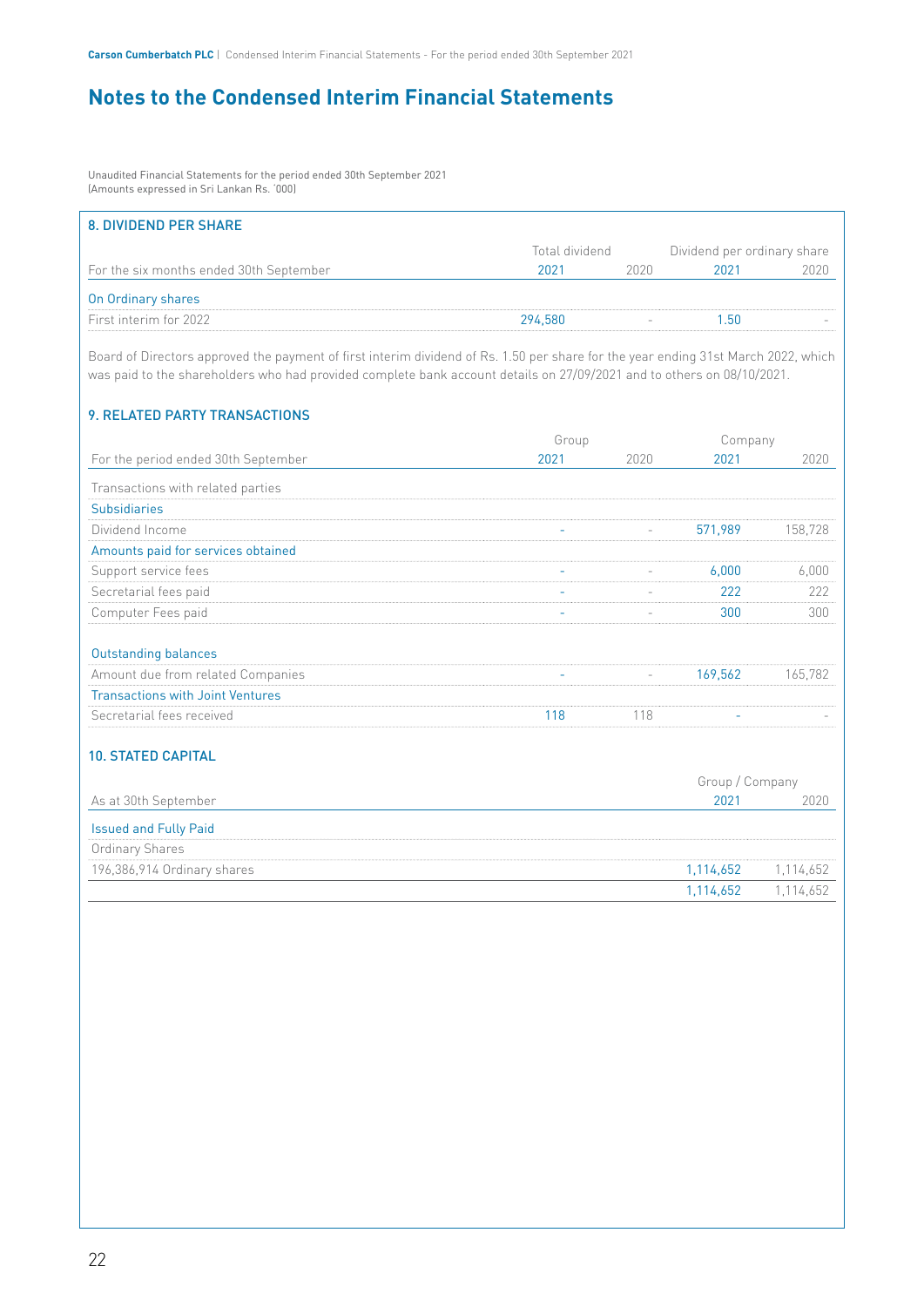(Amounts expressed in Sri Lankan Rs. '000) Unaudited Financial Statements for the period ended 30th September 2021

## 11. LOANS AND BORROWINGS

|                                     |                     | Group      |            |                 | Group      |            |
|-------------------------------------|---------------------|------------|------------|-----------------|------------|------------|
|                                     | 30th September 2021 |            |            | 31st March 2021 |            |            |
|                                     | <b>Secured</b>      | Unsecured  | Total      | Secured         | Unsecured  | Total      |
| (a) Long term bank borrowings       | 51,991,459          | 4,148,062  | 56.139.521 | 54,159,000      | 5.330.484  | 59,489,484 |
| Short term bank borrowings          | 15,970,145          | 10,235,251 | 26,205,396 | 14,462,729      | 5,337,336  | 19,800,065 |
| Redeemable Convertible Preference   |                     |            |            |                 |            |            |
| Shares (RCPS)                       | 2,627,967           | ۰          | 2,627,967  | 2.450.866       |            | 2,450,866  |
|                                     | 70,589,571          | 14.383.313 | 84,972,884 | 71,072,595      | 10,667,820 | 81,740,415 |
| (b) Amount repayable after one year | 51,588,401          | 3,134,503  | 54,722,904 | 50,985,352      | 3,333,666  | 54,319,018 |
| Amount repayable in one year or     |                     |            |            |                 |            |            |
| less, or on demand                  | 19,001,170          | 11.248.810 | 30.249.980 | 20.087.243      | 7.334.154  | 27,421,397 |
|                                     | 70.589.571          | 14.383.313 | 84.972.884 | 71.072.595      | 10.667.820 | 81.740.415 |

(c) The bank term loans and short term working capital loans of the Oil Palm Plantation sector and Oil & Fats sector are secured by pledge over property, plant and equipment, bearer plants, fixed deposits and other deposits with financial institutions, Inventories, trade receivables and by within the sector corporate guarantees.

12. There were no liabilities for management fees or any other similar expenditure not provided for in the interim financial statements.

13. The financial statements presented above have not been audited or reviewed by the Company auditors.

14. Net assets per share has been calculated for all periods, based on the number of Ordinary shares in issue as at 30th September 2021.

## 15. CONTINGENCIES, CAPITAL AND OTHER COMMITMENTS

There were no changes of material nature in the contingent liabilities and capital commitment since the last annual balance sheet date.

## 16. EVENTS OCCURRING AFTER THE BALANCE SHEET DATE

There were no material events which took place since September 30th, 2021 except for note 3 that required disclosure in these Financial Statements.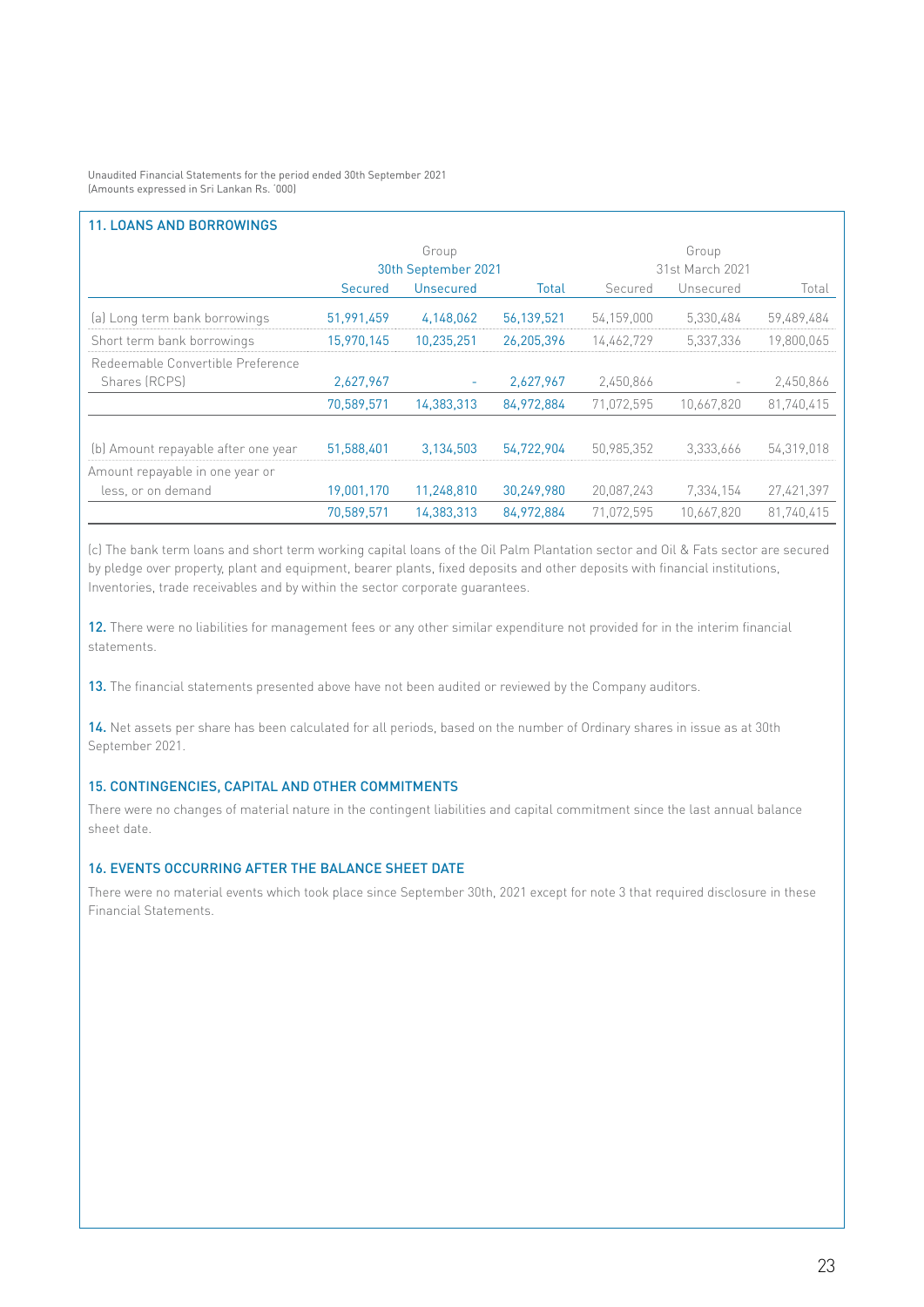(Amounts expressed in Sri Lankan Rs. '000) Unaudited Financial Statements for the period ended 30th September 2021

| 17. DIRECTORS SHAREHOLDING AS AT 30TH SEPTEMBER 2021     |              |
|----------------------------------------------------------|--------------|
|                                                          | No of Shares |
| Mr. Tilak de Zoysa                                       |              |
| Mr. H. Selvanathan                                       | 76,852       |
| Mr. M. Selvanathan                                       | 1,805,146    |
| Mr. D.C.R.Gunawardena                                    |              |
| Mr. S.K. Shah                                            |              |
| Mr. R. Theagarajah                                       |              |
| Mr. W. M. R. S. Dias                                     |              |
| Mr. A. S. Amaratunga                                     | 1,156        |
| Ms. Sharada Selvanathan                                  |              |
| Mr. M. M. Murugappan                                     |              |
| Mr. Yew Huat Ong                                         |              |
| M/s.M. Selvanathan & H. Selvanathan                      | 449,820      |
| <b>Alternate Directors</b>                               |              |
| Mr. Krishna Selvanathan (for Mr. M. Selvanathan)         |              |
| Mr. Sudarshan Selvanathan (for Mr. D. C. R. Gunawardena) |              |

## 18. TWENTY MAJOR SHAREHOLDERS - ORDINARY SHARES

|    |                                              |               | As at 30.09.2021 |  |  |  |
|----|----------------------------------------------|---------------|------------------|--|--|--|
|    | Name of Shareholder                          | No. of Shares | %                |  |  |  |
|    | Bukit Darah PLC A/C No. 2                    | 89,706,431    | 45.68            |  |  |  |
| 2  | Tower Investments (Pvt) Ltd                  | 20,927,425    | 10.66            |  |  |  |
| 3  | Fulcrum (Private) Limited                    | 19,231,059    | 9.79             |  |  |  |
| 4  | Portelet Limited                             | 14,747,670    | 7.51             |  |  |  |
| 5  | Newgreens Limited                            | 14,747,670    | 7.51             |  |  |  |
| 6  | <b>Employees Provident Fund</b>              | 5,602,586     | 2.85             |  |  |  |
| 7  | Mr. N. Ramaiah                               | 5,543,473     | 2.82             |  |  |  |
| 8  | Mrs. V. Nataraj                              | 2.608.447     | 1.33             |  |  |  |
| 9  | Mr. V. Nataraj                               | 2,542,074     | 1.29             |  |  |  |
| 10 | Goodhope Holdings (Pvt) Limited.             | 2,167,187     | 1.10             |  |  |  |
| 12 | GF Capital Global Limited                    | 1,848,722     | 0.94             |  |  |  |
| 11 | Mr. M. Selvanathan                           | 1,805,146     | 0.92             |  |  |  |
| 13 | Ceylon Finance and Securities (Private) Ltd  | 1,606,239     | 0.82             |  |  |  |
| 14 | Skan Investments (Pvt) Limited.              | 1,462,537     | 0.74             |  |  |  |
| 15 | Mrs. M.N.C. Pellizzari                       | 939,801       | 0.48             |  |  |  |
| 16 | Pershing LLC S/A Averbach Grauson & Co.      | 769,388       | 0.39             |  |  |  |
| 17 | Mr. Satish Selvanathan                       | 703,348       | 0.36             |  |  |  |
| 18 | Mr. K.C. Vignarajah                          | 464,961       | 0.24             |  |  |  |
| 19 | Interkrish Investment Company (Pvt) Limited. | 454,488       | 0.23             |  |  |  |
| 20 | Mr. M. Selvanathan & Mr. H. Selvanathan      | 449,820       | 0.23             |  |  |  |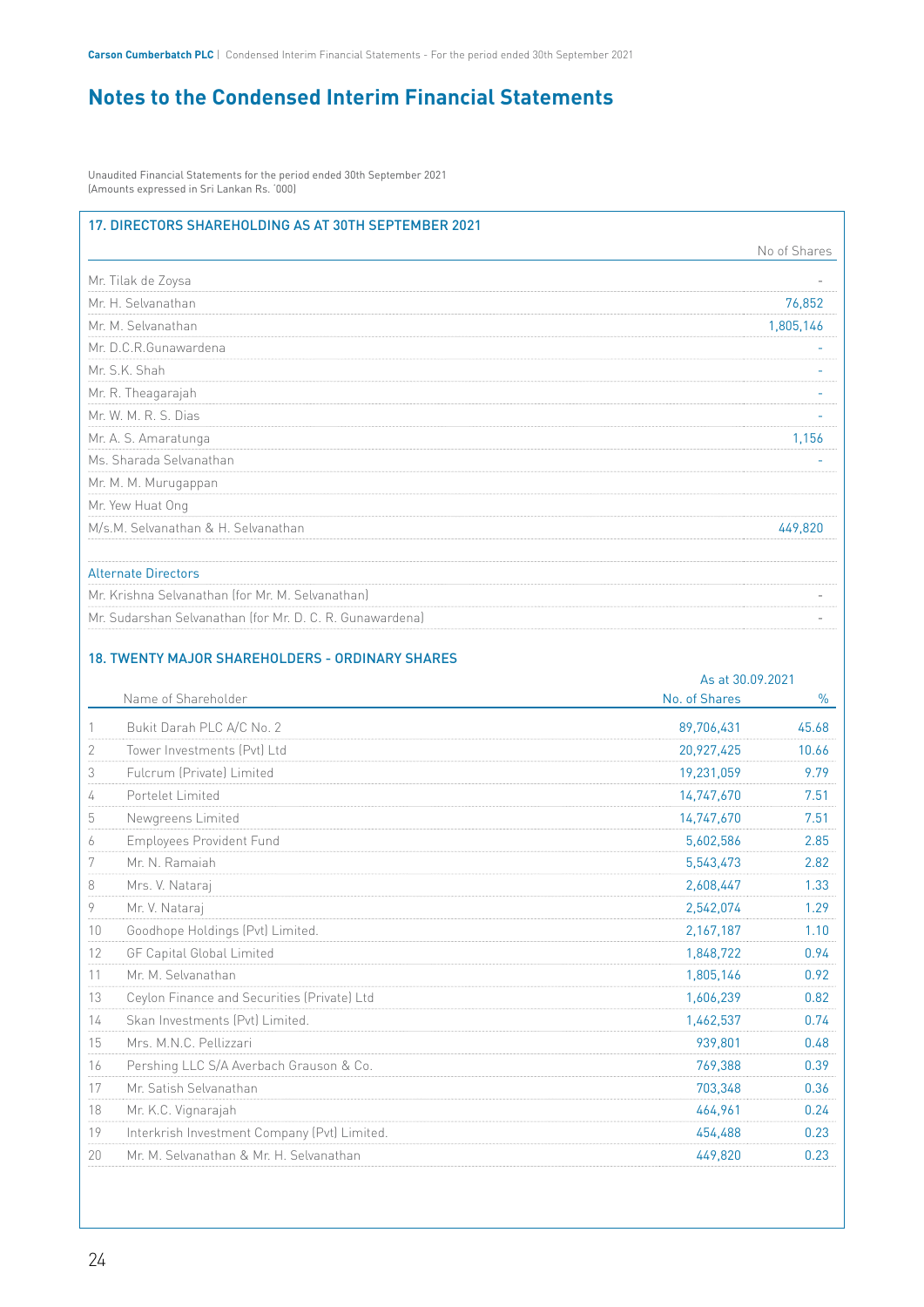(Amounts expressed in Sri Lankan Rs. '000) Unaudited Financial Statements for the period ended 30th September 2021

## 19. PUBLIC HOLDING

The Company is in compliance with the Minimum Public Holding requirements for Companies listed on the Main Board as per Rule 7.13.1.a. of the Listing Rules of the Colombo Stock Exchange, under Option 4, i.e. Float-adjusted Market Capitalization of Rs.2.5Billion with 500 Public Shareholders and a Public Holding percentage of 10%.

The Company's Public Holding as at 30th September 2021

- Market Capitalization of the Public Holding Rs.7.03Bn
- Percentage of ordinary shares held by the public 14.41%
- Number of Public Shareholders 2,012

## 20. INVESTOR INFORMATION

|                                             | <b>Six Months</b> | Second     | First      | Six Months | Year       |
|---------------------------------------------|-------------------|------------|------------|------------|------------|
|                                             | ended             | quarter    | quarter    | ended      | ended      |
| As at                                       | 30.09.2021        | 30.09.2021 | 30.06.2021 | 30.06.2020 | 31.03.2021 |
| <b>Market Performance - Ordinary Shares</b> |                   |            |            |            |            |
| Market value per share (Rs.) - closing      | 285               | 285        | 305        | 314        | 279        |
| Highest price per share (Rs.)               | 366               | 310        | 366        | 380        | 450        |
| Lowest price per share (Rs.)                | 270               | 272        | 270        | 137        | 137        |
| <b>Share Trading</b>                        |                   |            |            |            |            |
| Value of shares traded (Rs. Mn)             | 93                | 35         | 58         | 35         | 152        |
| Number of shares traded                     | 305,743           | 119,806    | 185,937    | 157,054    | 558,701    |
| Number of trades                            | 1,605             | 668        | 937        | 928        | 3,305      |
| Other Information                           |                   |            |            |            |            |
| Market Capitalization (Rs. Mn)              | 55,872            | 55,872     | 59,898     | 61,626     | 54,694     |
| Enterprise Value (Rs. Mn)                   | 160,926           | 160,926    | 164,875    | 160,636    | 157,329    |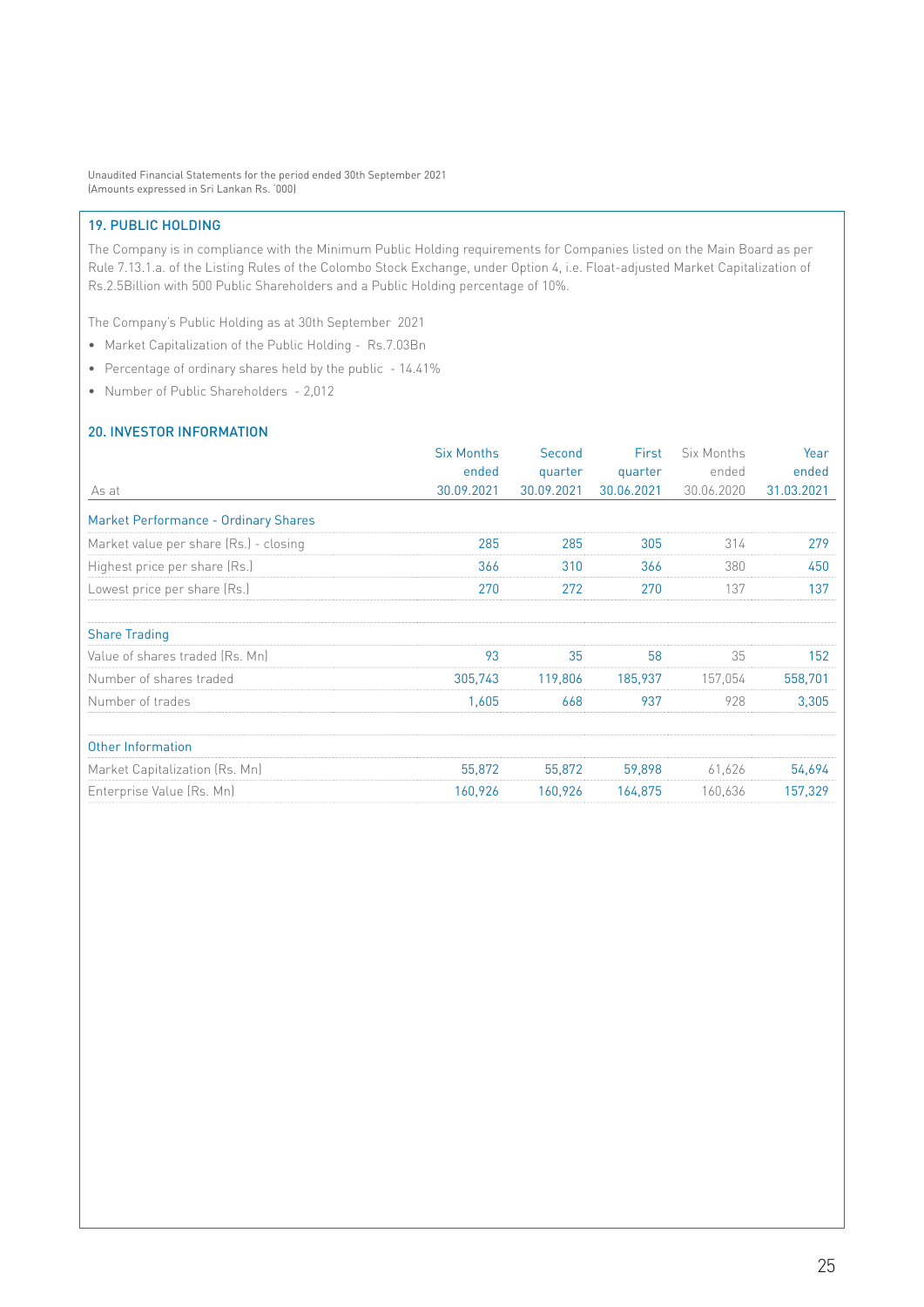**Carson Cumberbatch PLC** | Condensed Interim Financial Statements - For the period ended 30th September 2021